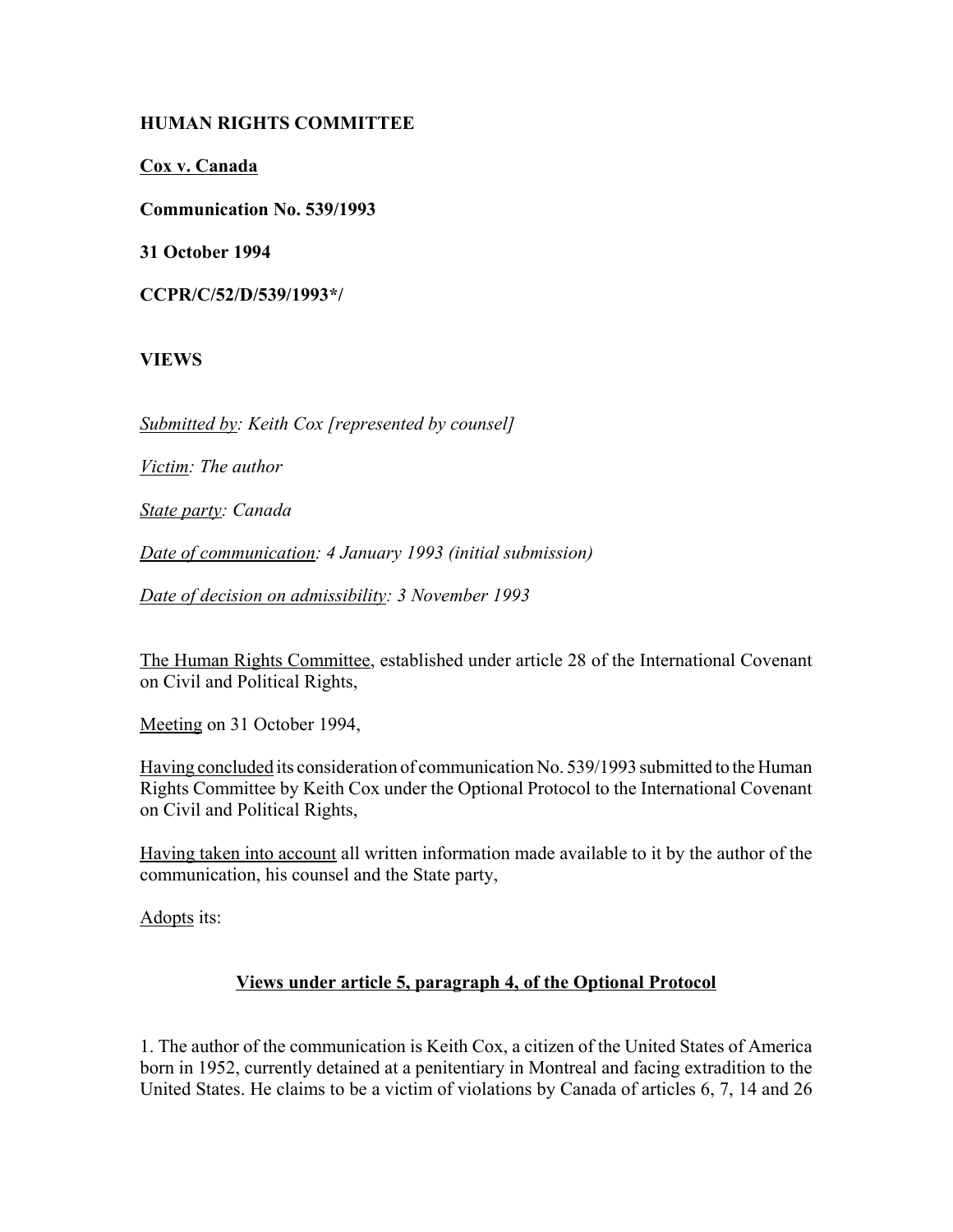of the International Covenant on Civil and Political Rights. The author had submitted an earlier communication which was declared inadmissible because of non-exhaustion of domestic remedies on 29 July 1992 1.

### The facts as submitted by the author:

2.1 On 27 February 1991, the author was arrested at Laval, Québec, for theft, a charge to which he pleaded guilty. While in custody, the judicial authorities received from the United States a request for his extradition, pursuant to the 1976 Extradition Treaty between Canada and the United States. The author is wanted in the State of Pennsylvania on two charges of first-degree murder, relating to an incident that took place in Philadelphia in 1988. If convicted, the author could face the death penalty, although the two other accomplices were tried and sentenced to life terms.

2.2 Pursuant to the extradition request of the United States Government and in accordance with the Extradition Treaty, the Superior Court of Qu  $E9$ , bec, on 26 July 1991, ordered the author's extradition to the United States of America. Article 6 of the Treaty provides:

"When the offence for which extradition is requested is punishable by death under the laws of the requesting State and the laws of the requested State do not permit such punishment for that offence, extradition may be refused unless the requesting State provides such assurances as the requested State considers sufficient that the death penalty shall not be imposed or, if imposed, shall not be executed".

Canada abolished the death penalty in 1976, except in the case of certain military offences.

2.3 The power to seek assurances that the death penalty will not be imposed is conferred on the Minister of Justice pursuant to section 25 of the 1985 Extradition Act.

2.4 Concerning the course of the proceedings against the author, it is stated that a **habeas corpus** application was filed on his behalf on 13 September 1991; he was represented by a legal aid representative. The application was dismissed by the Superior Court of Ouébec. The author's representative appealed to the Court of Appeal of Québec on 17 October 1991. On 25 May 1992, he abandoned his appeal, considering that, in the light of the Court's jurisprudence, it was bound to fail.

2.5 Counsel requests the Committee to adopt interim measures of protection because extradition of the author to the United States would deprive the Committee of its jurisdiction to consider the communication, and the author to properly pursue his communication.

# The complaint:

3. The author claims that the order to extradite him violates articles 6, 14 and 26 of the Covenant; he alleges that the way death penalties are pronounced in the United States generally discriminates against black people. He further alleges a violation of article 7 of the Covenant, in that he, ifextradited and sentenced to death, would be exposed to "the death row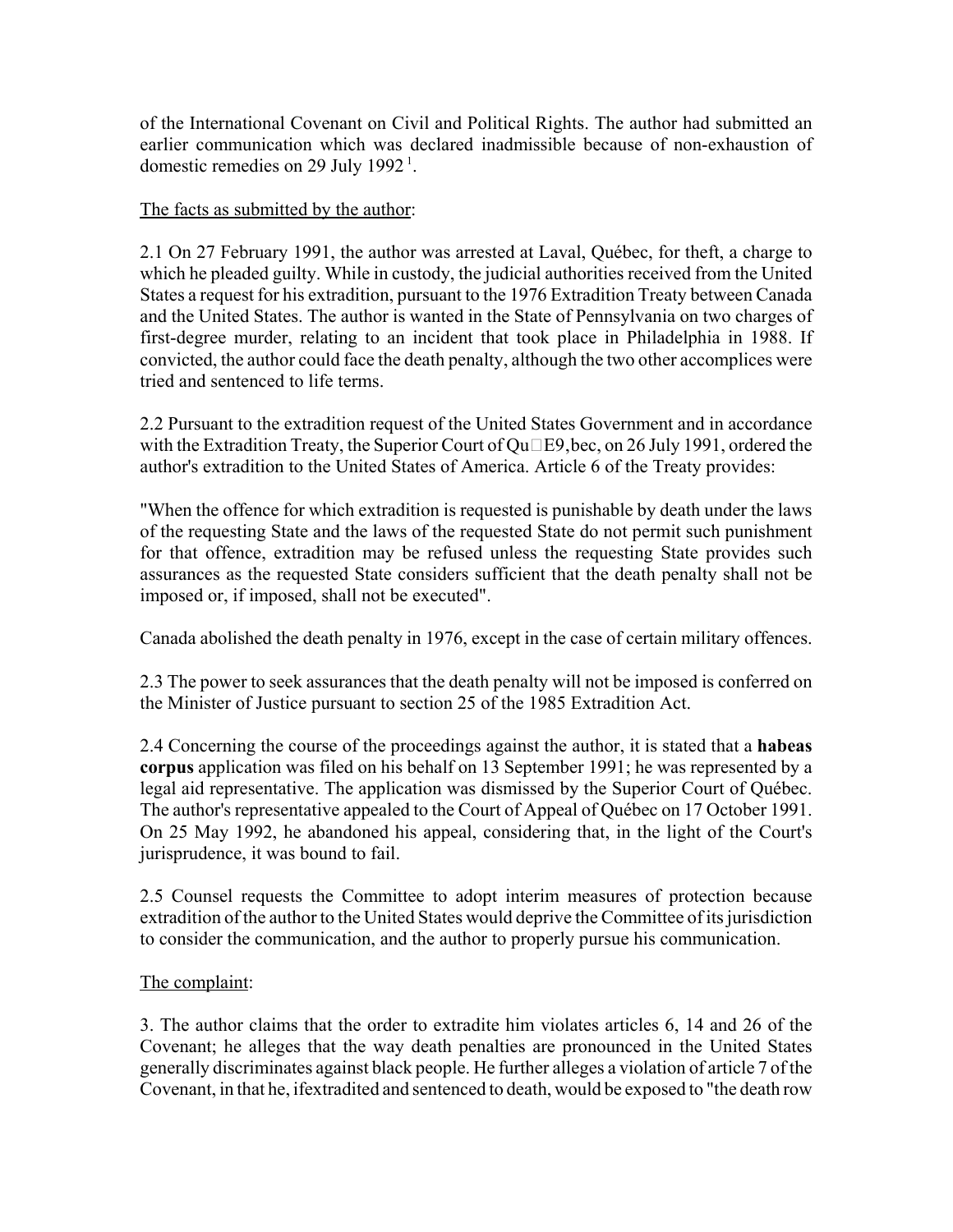phenomenon", i.e. years of detention under harsh conditions, awaiting execution.

#### Interim measures:

4.1 On 12 January 1993 the Special Rapporteur on New Communications requested the State party, pursuant to rule 86 of the Committee's rules of procedure, to defer the author's extradition until the Committee had had an opportunity to consider the admissibility of the issues placed before it.

4.2 At its forty-seventh session the Committee decided to invite both the author and the State party to make further submissions on admissibility.

## The State party's observations:

5.1 The State party, in its submission, dated 26 May 1993, submits that the communication should be declared inadmissible on the grounds that extradition is beyond the scope of the Covenant, or alternatively that, even if in exceptional circumstances the Committee could examine questions relating to extradition, the present communication is not substantiated, for purposes of admissibility.

5.2 With regard to domestic remedies, the State party explains that extradition is a two step process under Canadian law. The first step involves a hearing at which a judge examines whether a factual and legal basis for extradition exists. The judge considers **inter alia** the proper authentication of materials provided by the requesting State, admissibility and sufficiency of evidence, questions of identity and whether the conduct for which the extradition is sought constitutes a crime in Canada for which extradition can be granted. In the case of fugitives wanted for trial, the judge must be satisfied that the evidence is sufficient to warrant putting the fugitive on trial. The person sought for extradition may submit evidence at the judicial hearing, after which the judge decides whether the fugitive should be committed to await surrender to the requesting State.

5.3 Judicial review of a warrant of committal to await surrender can be sought by means of an application for a **writ of habeas corpus** in a provincial court. A decision of the judge on the **habeas corpus** application can be appealed to the provincial court of appeal and then, with leave, to the Supreme Court of Canada.

5.4 The second step of the extradition process begins following the exhaustion of the appeals in the judicial phase. The Minister of Justice is charged with the responsibility of deciding whether to surrender the person sought for extradition. The fugitive may make written submissions to the Minister, and counsel for the fugitive may appear before the Minister to present oral argument. In coming to a decision on surrender, the Minister considers the case record from the judicial phase, together with any written and oral submissions from the fugitive, the relevant treaty terms which pertain to the case to be decided and the law on extradition. While the Minister's decision is discretionary, the discretion is circumscribed by law. The decision is based upon a consideration of many factors, including Canada's obligations under the applicable treaty of extradition, facts particular to the person and the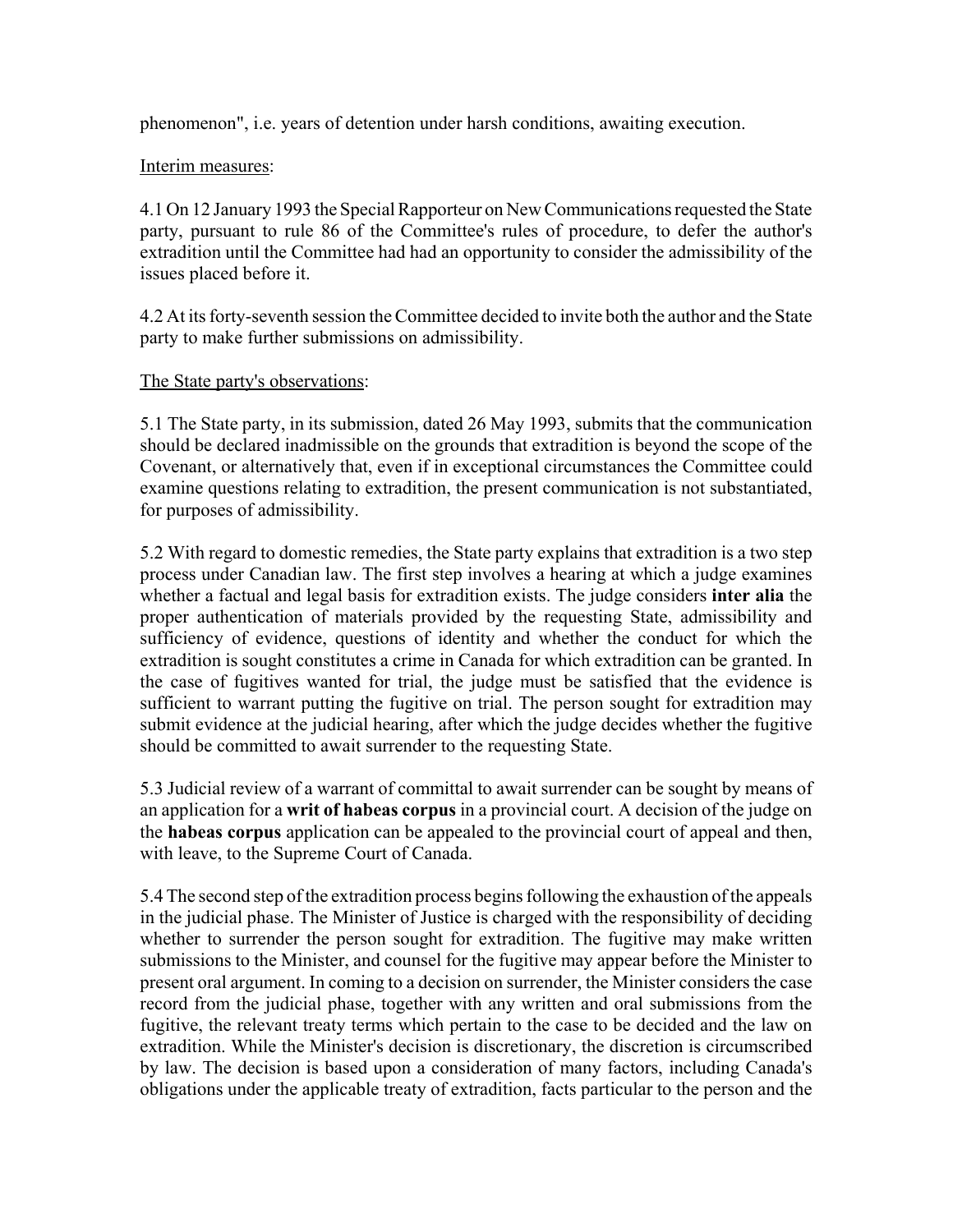nature of the crime for which extradition is sought. In addition, the Minister must consider the terms of the **Canadian Charter of Rights and Freedoms** and the various instruments, including the Covenant, which outline Canada's international human rights obligations. A fugitive, subject to an extradition request, cannot be surrendered unless the Minister of Justice orders the fugitive surrendered and, in any case, not until allavailable avenues for judicial review of the Minister's decision, if pursued, are completed. For extradition requests before 1 December 1992, including the author's request, the Minister's decision is reviewable either by way of an application for a **writ of habeas corpus** in a provincial court or by way of judicial review in the Federal Court pursuant to section 18 of the **Federal Court Act**. As with appeals against a warrant of committal, appeals against a review of the warrant of surrender can be pursued, with leave, up to the Supreme Court of Canada.

5.5 The courts can review the Minister's decision on jurisdictional grounds, i.e. whether the Minister acted fairly, in an administrative law sense, and for its consistency with the Canadian constitution, in particular, whether the Minister's decision is consistent with Canada's human rights obligations.

5.6 With regard to the exercise of discretion in seeking assurances before extradition, the State party explains that each extradition request from the United States, in which the possibility exists that the person sought may face the imposition of the death penalty, must be considered by the Minister of Justice and decided on its own particular facts. "Canada does not routinely seek assurances with respect to the non-imposition of the death penalty. The right to seek assurances is held in reserve for use only where exceptional circumstances exist. This policy ... is in application of article 6 of the Canada-United States Extradition Treaty. The Treaty was never intended to make the seeking of assurances a routine occurrence. Rather, it was the intention of the parties to the Treaty that assurances with respect to the death penalty should only be sought in circumstances where the particular facts of the case warrant a special exercise of the discretion. This policy represents a balancing of the rights of the individual sought for extradition with the need for the protection of the people of Canada. This policy reflects ... Canada's understanding of and respect for the criminal justice system of the United States."

5.7 Moreover, the State party refers to a continuing flow of criminal offenders from the United States into Canada and a concern that, unless such illegal flow is discouraged, Canada could become a safe haven for dangerous offenders from the United States, bearing in mind that Canada and the United States share a 4,800 kilometre unguarded border. In the last twelve years there has been an increasing number of extradition requests from the United States. In 1980 there were 29 such requests; by 1992 the number had grown to 88, including requests involving death penalty cases, which were becoming a new and pressing problem. "A policy of routinely seeking assurances under article 6 of the Canada-United States Extradition Treaty would encourage even more criminal offenders, especially those guilty of the most serious crimes, to flee the United States into Canada. Canada does not wish to become a haven for the most wanted and dangerous criminals from the United States. If the Covenant fetters Canada's discretion not to seek assurances, increasing numbers of criminals may come to Canada for the purpose of securing immunity from capital punishment."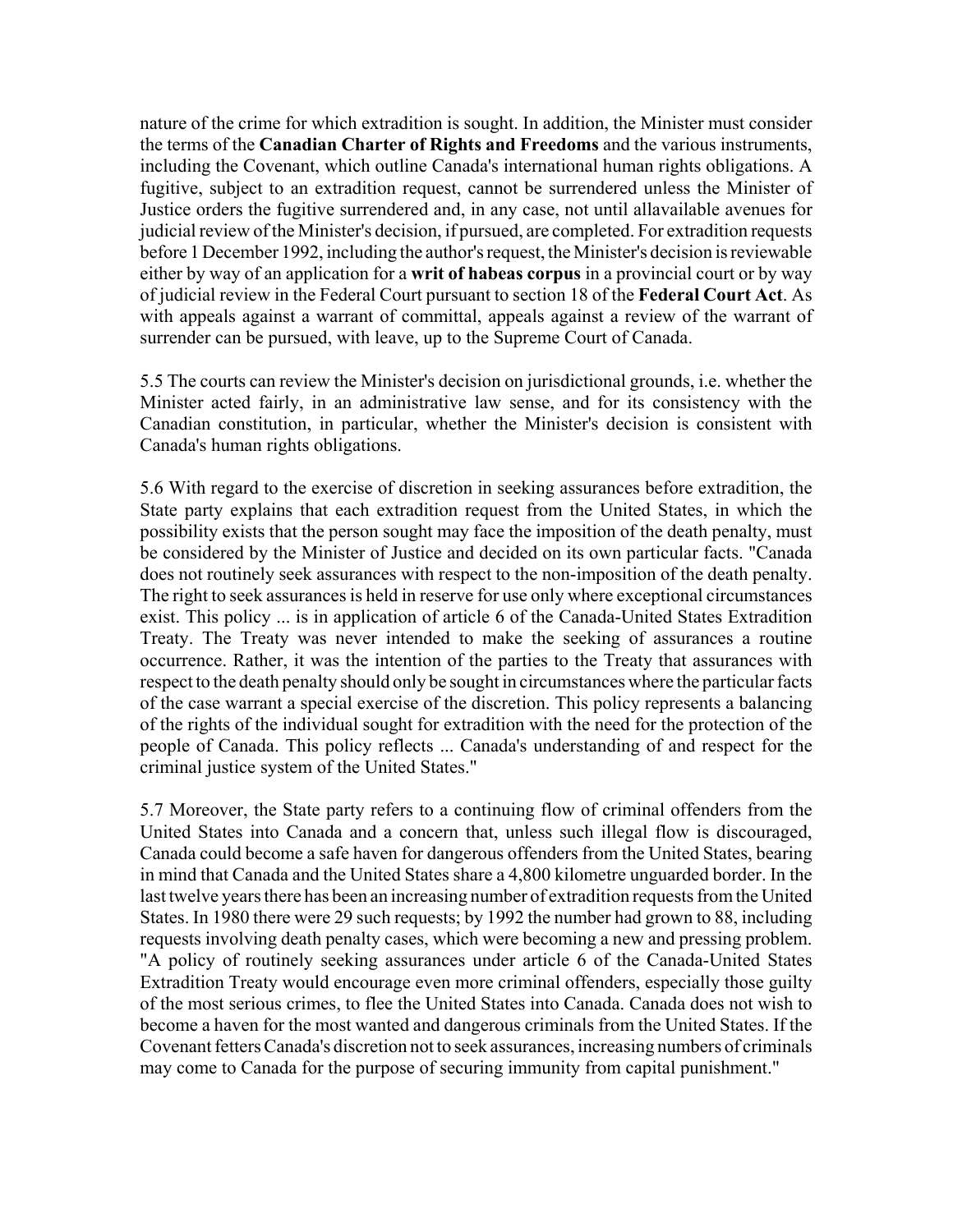6.1 As to the specific facts of the instant communication, the State party indicates that Mr. Cox is a black male, 40 years of age, of sound mind and body, an American citizen with no immigration status in Canada. He is charged in the state of Pennsylvania with two counts of first degree murder, one count of robbery and one count of criminal conspiracy to commit murder and robbery, going back to an incident that occurred in Philadelphia, Pennsylvania in 1988, where two teenage boys were killed pursuant to a plan to commit robbery in connection with illegal drug trafficking. Three men, one of whom is alleged to be Mr. Cox, participated in the killings. In Pennsylvania, first degree murder is punishable by death or a term of life imprisonment. Lethal injection is the method of execution mandated by law.6.2 With regard to the exhaustion of domestic remedies, the State party indicates that Mr. Cox was ordered committed to await extradition by a judge of the Quebec Superior Court on 26 July 1991. This order was challenged by the author in an application for **habeas corpus** before the Quebec Superior Court. The application was dismissed on 13 September 1991. Mr. Cox then appealed to the Quebec Court of Appeal, and, on 18 February 1992, before exhausting domestic remedies in Canada, he submitted a communication to the Committee, which was registered under No. 486/1992. Since the extradition process had not yet progressed to the second stage, the communication was ruled inadmissible by the Committee on 26 July 1992.

6.3 On 25 May 1992, Mr. Cox withdrew his appeal to the Quebec Court of Appeal, thus concluding the judicial phase of the extradition process. The second stage, the ministerial phase, began. He petitioned the Minister of Justice asking that assurances be sought that the death penalty would not be imposed. In addition to written submissions, counsel for the author appeared before the Minister and made oral representations. "It was alleged that the judicial system in the state of Pennsylvania was inadequate and discriminatory. He submitted materials which purported to show that the Pennsylvania system of justice as it related to death penalty cases was characterized by inadequate legal representation of impoverished accused, a system of assignment of judges which resulted in a 'death penalty court', selection of jury members which resulted in 'death qualified juries' and an overall problem of racial discrimination. The Minister of Justice was of the view that the concerns based on alleged racial discrimination were premised largely on the possible intervention of a specific prosecutor in the state of Pennsylvania who, according to officials in that state, no longer has any connection with his case. It was alleged that, if returned to face possible imposition of the death penalty, Mr. Cox would be exposed to the 'death row phenomenon'. The Minister of Justice was of the view that the submissions indicated that the conditions of incarceration in the state of Pennsylvania met the constitutional standards of the United States and that situations which needed improvement were being addressed ... it was argued that assurances be sought on the basis that there is a growing international movement for the abolition of the death penalty... The Minister of Justice, in coming to the decision to order surrender without assurances, concluded that Mr. Cox had failed to show that his rights would be violated in the state of Pennsylvania in any way particular to him, which could not be addressed by judicial review in the United States Supreme Court under the Constitution of the United States. That is, the Minister determined that the matters raised by Mr. Cox could be left to the internal working of the United States system of justice, a system which sufficiently corresponds to Canadian concepts of justice and fairness to warrant entering into and maintaining the Canada-United States Extradition Treaty." On 2 January 1993, the Minister,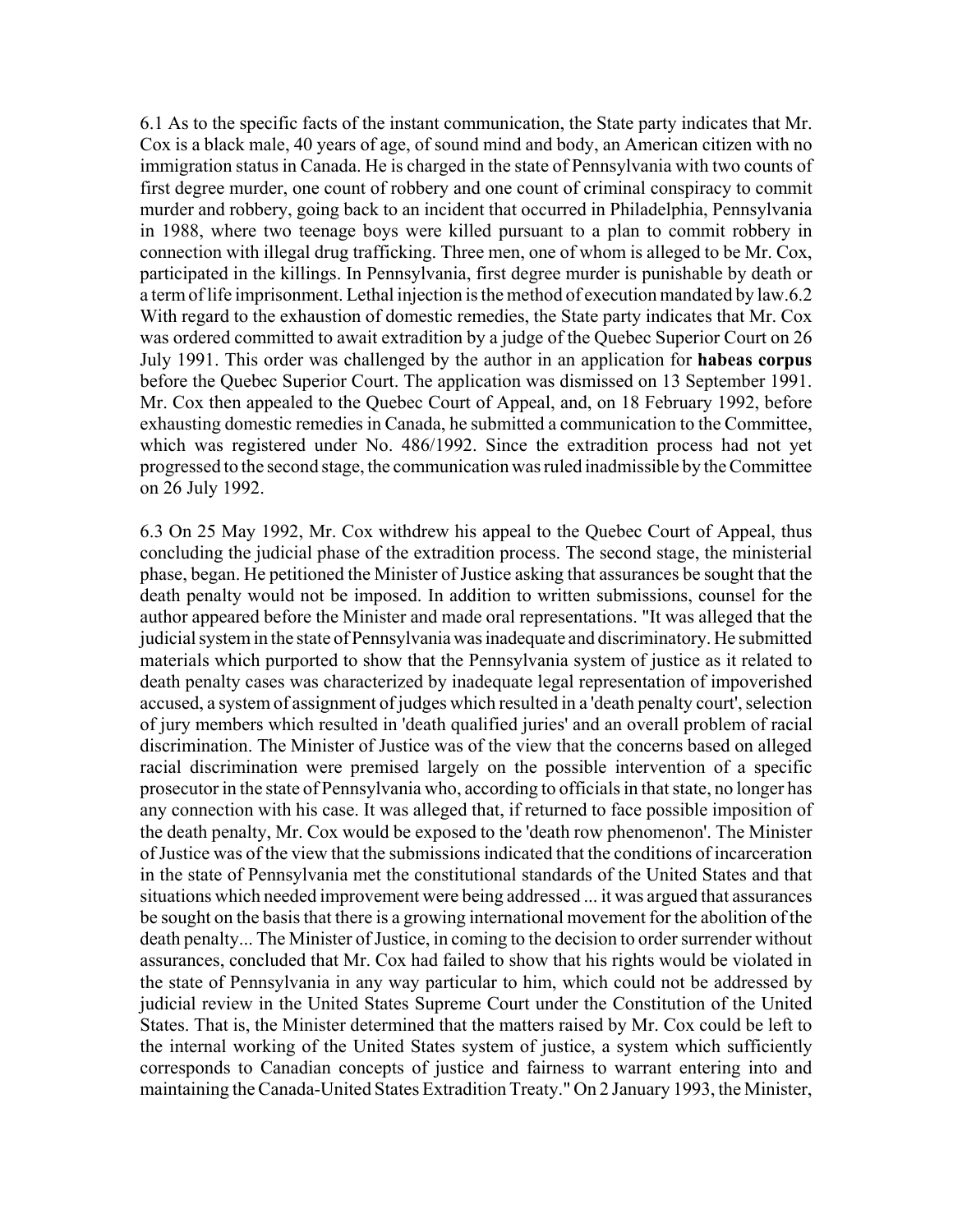having determined that there existed no exceptional circumstances pertaining to the author which necessitated the seeking of assurances in his case, ordered him surrendered without assurances.

6.4 On 4 January 1993, author's counsel sought to reactivate his earlier communication to the Committee. He has indicated to the Government of Canada that he does not propose to appeal the Minister's decision in the Canadian courts. The State party, however, does not contest the admissibility of the communication on this issue.

7.1 As to the scope of the Covenant, the State party contends that extradition **per se** is beyond its scope and refers to the **travaux préparatoires**, showing that the drafters of the Covenant specifically considered and rejected a proposal to deal with extradition in the Covenant. "It was argued that the inclusion of a provision on extradition in the Covenant would cause difficulties regarding the relationship of the Covenant to existing treaties and bilateral agreements." (A/2929, Chapt. VI, para. 72) In the light of the history of negotiations during the drafting of theCovenant, the State party submits "that a decision to extend the Covenant to extradition treaties or to individual decisions pursuant thereto, would stretch the principles governing the interpretation of the Covenant, and of human rights instruments in general, in unreasonable and unacceptable ways. It would be unreasonable because the principles of interpretation which recognize that human rights instruments are living documents and that human rights evolve over time cannot be employed in the face of express limits to the application of a given document. The absence of extradition from the articles of the Covenant when read with the intention of the drafters must be taken as an express limitation."

7.2 As to the author's standing as a "victim" under article 1 of the Optional Protocol, the State party concedes that he is subject to Canada's jurisdiction during the time he is in Canada in the extradition process. However, the State party submits "that Cox is not a victim of any violation in Canada of rights set forth in the Covenant ... because the Covenant does not set forth any rights with respect to extradition. In the alternative, it contends that even if [the] Covenant extends to extradition, it can only apply to the treatment of the fugitive sought for extradition with respect to the operation of the extradition process within the State Party to the Protocol. Possible treatment of the fugitive in the requesting State cannot be the subject of a communication with respect to the State Party to the Protocol (extraditing State), except perhaps for instances where there was evidence before that extraditing State such that a violation of the Covenant in the requesting State was reasonably foreseeable."

7.3 The State party contends that the evidence submitted by author's counsel to the Committee and to the Minister of Justice in Canada does not show that it was reasonably foreseeable that the treatment that the author may face in the United States would violate his rights under the Covenant. The Minister of Justice and the Canadian Courts, to the extent that the author availed himself of the opportunities for judicial review, considered all the evidence and argument submitted by counsel and concluded that Mr. Cox's extradition to the United States to face the death penalty would not violate his rights, either under Canadian law or under international instruments, including the Covenant. Thus, the State party concludes that the communication is inadmissible because the author has failed to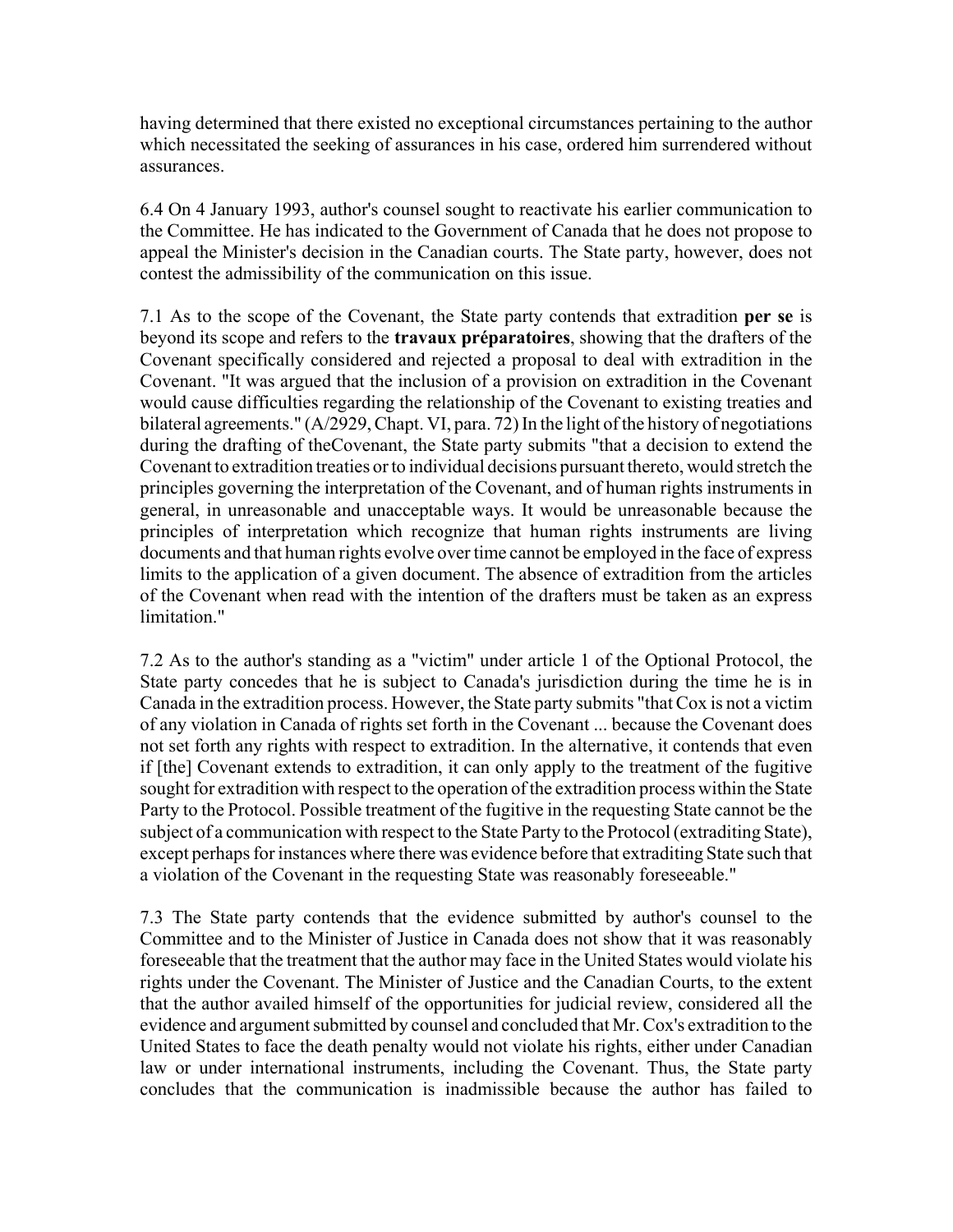substantiate, for purposes of admissibility, that the author is a victim of any violation in Canada of rights set forth in the Covenant.

### Counsel's submissions on admissibility:

8.1 In his submission of 7 April 1993, author's counsel argues that an attempt to further exhaust domestic remedies in Canada would be futile in the light of the judgment of the Canadian Supreme Court in the cases of Kindler and Ng. "I chose to file the communication and apply for interim measures prior to discontinuing the appeal. This move was taken because I presumed that a discontinuance in the appeal might result in the immediate extradition of Mr. Cox It was more prudent to seize the Committee first, and then discontinue the appeal, and I think this precaution was a wise one, because Mr. Cox is still in Canada... Subsequent to discontinuation of the appeal, I filed an application before the Minister of Justice, Kim Campbell, praying that she exercise her discretionary power under article 6 of the Extradition Act, and refuse to extradite Mr. Cox until an assurance had been provided by the United States government that if Mr. Cox were to be found guilty, the death penalty would not be applied... I was granted a hearing before Minister Campbell, on November 13, 1992. In reasons dated January 2, 1993 Minister Campbell refused to exercise her discretion and refused to seek assurances from the United States government that the death penalty not be employed... It is possible to apply for judicial review of the decision of Minister Campbell, on the narrow grounds of breach of natural justice or other gross irregularity. However,there is no suggestion of any grounds to justify such recourse, and consequently no such dilatory recourse has been taken ... all useful and effective domestic remedies to contest the extradition of Mr. Cox have been exhausted."

8.2 Counsel contends that the extradition of Mr. Cox would expose him to the real and present danger of:

"a. arbitrary execution, in violation of article 6 of the Covenant;

b. discriminatory imposition of the death penalty, in violation of articles 6 and 26 of the Covenant;

c. imposition of the death penalty in breach of fundamental procedural safeguards, specifically by an impartial jury (the phenomenon of 'death qualified' juries), in violation of articles 6 and 14 of the Covenant;

d. prolonged detention on 'death row', in violation of article 7 of the Covenant."

8.3 With respect to the system of criminal justice in the United States, author's counsel refers to the reservations which the United States formulated upon its ratification of the Covenant, in particular to article 6: "The United States reserves the right, subject to its Constitutional constraints, to impose capital punishment on any person (other than a pregnant woman) duly convicted under existing or future laws permitting the imposition of capital punishment, including such punishment for crimes committed by persons below eighteen years of age." Author's counsel argues that this is "an enormously broad reservation that no doubt is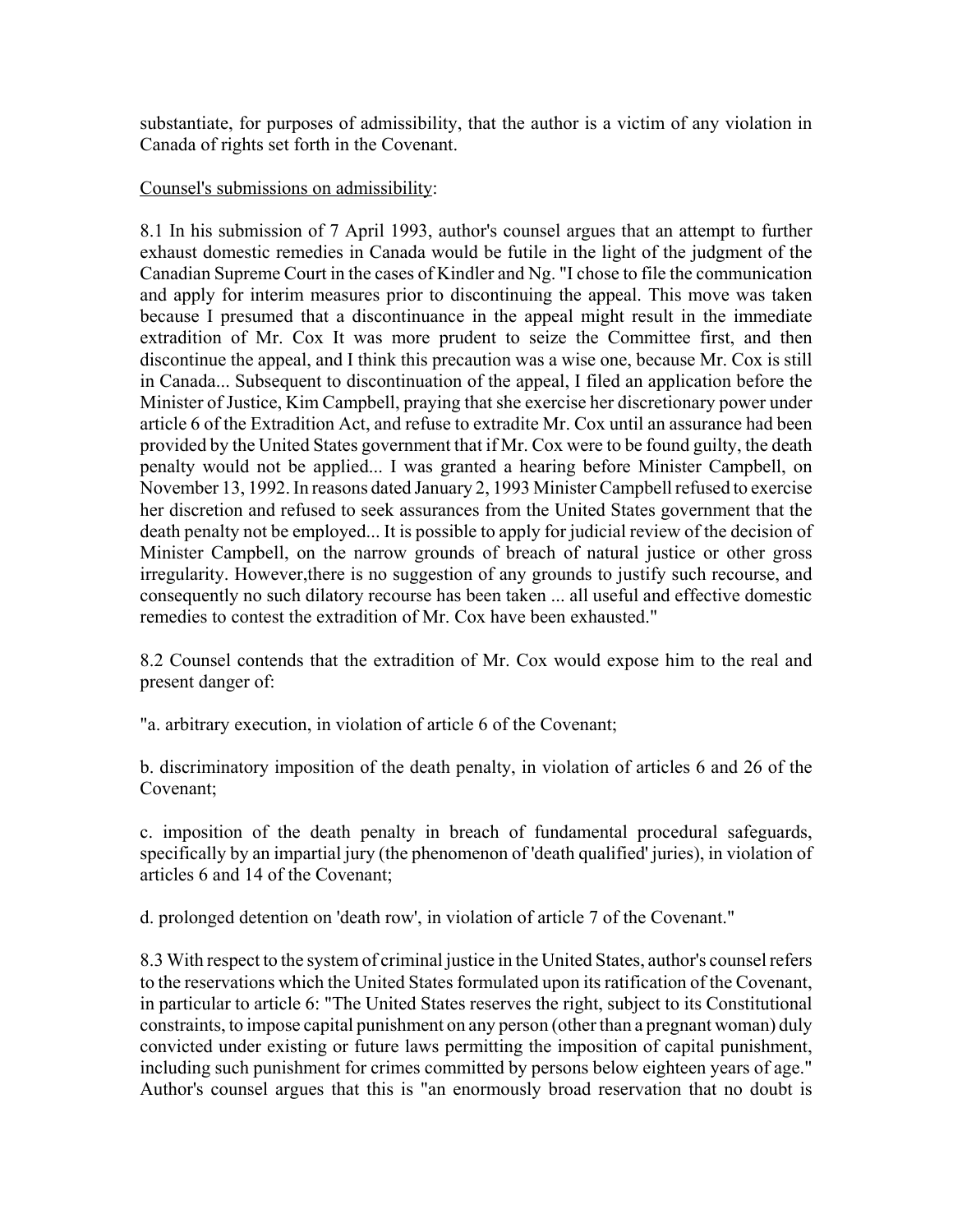inconsistent with the nature and purpose of the treaty but that furthermore ... creates a presumption that the United States does not intend to respect article 6 of the Covenant."

9.1 In his comments, dated 10 June 1993, on the State party's submission, counsel addresses the refusal of the Minister to seek assurances on the non-imposition of the death penalty, and refers to the book **La Forest's Extradition to and from Canada**, in which it is stated that Canada in fact routinely seeks such an undertaking. Moreover, the author contests the State party's interpretation that it was not the intention of the drafters of the extradition treaty that assurances be routinely sought. "It is known that the provision in the extradition treaty with the United States was added at the request of the United States. Does Canada have any evidence admissible in a court of law to support such a questionable claim? I refuse to accept the suggestion in the absence of any serious evidence."

9.2 As to the State party's argument that extradition is intended to protect Canadian society, author's counsel challenges the State party's belief that a policy of routinely seeking guarantees will encourage criminal law offenders to seek refuge in Canada and contends that there is no evidence to support such a belief. Moreover, with regard to Canada's concern that if the United States does not give assurances, Canada would be unable to extradite and have to keep the criminal without trial, author's counsel argues that "a state government so devoted to the death penalty as a supreme punishment for an offender would surely prefer to obtain extradition and keep the offender in life imprisonment rather than to see the offender freed in Canada. I know of two cases where the guarantee was sought from the United States, one for extradition from the United Kingdom to the state of Virginia (Soering) and one for extradition from Canada to the state of Florida (O'Bomsawin). In both cases the states willingly gave the guarantee. It is pure demagogy for Canada to raise the spectre of 'a haven for many fugitives from the death penalty' in the absence of evidence."

9.3 As to the murders of which Mr. Cox was accused, author's counsel indicates that "two individuals have pleaded guilty to the crime and are now serving life prison terms in Pennsylvania. Each individual has alleged that the other individual actually committed the murder, and that Keith Cox participated."

9.4 With regard to the scope of the Covenant, counsel refers to the **travaux préparatoires** of the Covenant and argues that consideration of the issue of extradition must be placed within the context of the debate on the right to asylum, and claims that extradition was in fact a minor point in the debates. Moreover, "nowhere in the summary records is there evidence of a suggestion that the Covenant would not apply to extradition requests when torture or cruel, inhuman and degrading punishment might be imposed... Germane to the construction of the Covenant, and to Canada's affirmations about the scope of human rights law, is the more recent Convention against Torture and Other Cruel, Inhuman or Degrading Treatment or Punishment, which provides, in article 3, that States parties shall not extradite a person to another State where there are serious grounds to believe that the person will be subjected to torture... It is respectfully submitted that it is appropriate to construe articles 7 and 10 of the Covenant in light of the more detailed provisions in the Convention Against Torture. Both instruments were drafted by the same organization, and are parts of the same international human rights system. The Convention Against Torture was meant to give more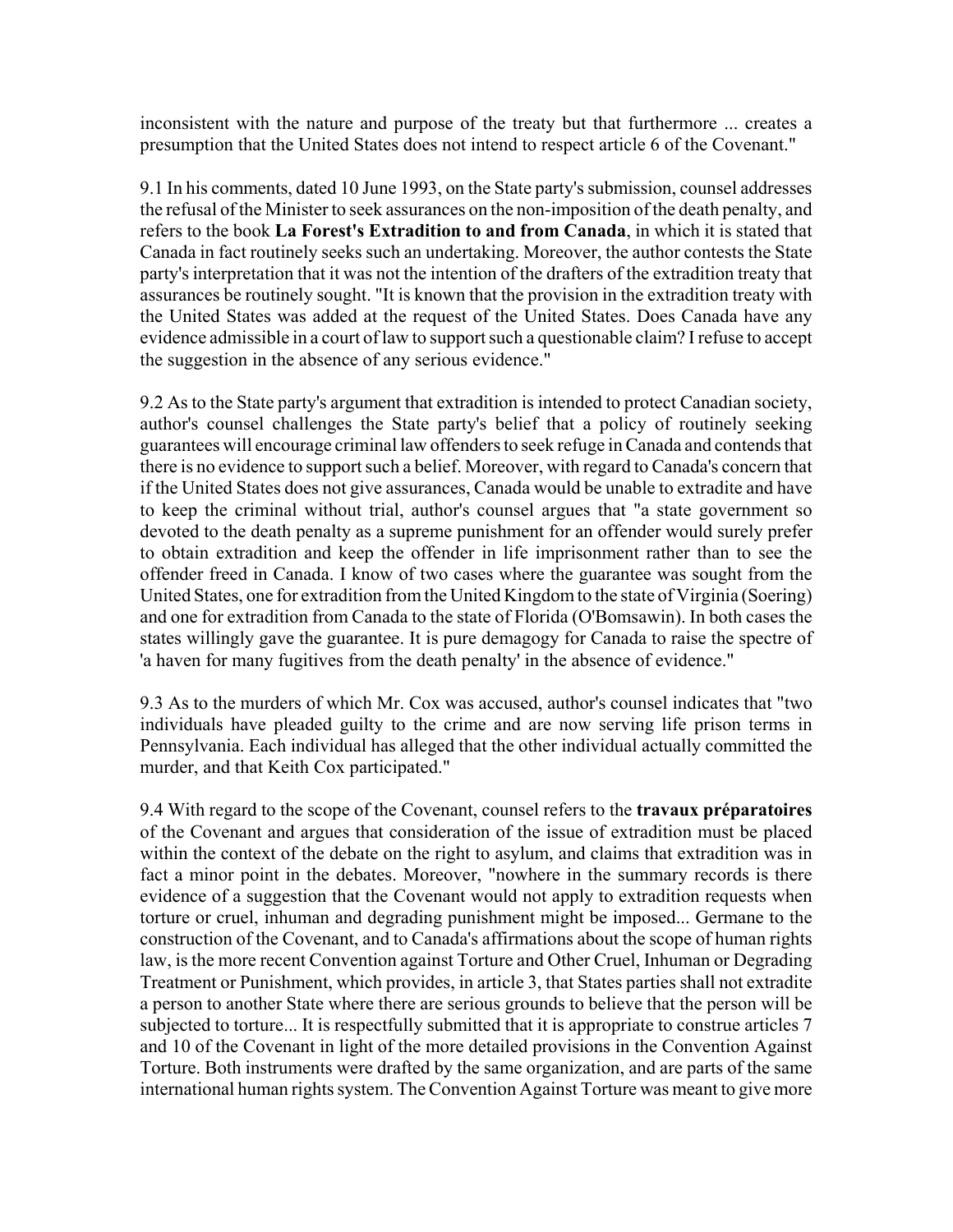detailed and specialized protection; it is an enrichment of the Covenant."

9.5 As to the concept of victim under the Optional Protocol, author's counsel contends that this is not a matter for admissibility but for the examination of the merits.

### Issues and proceedings before the Committee:

10.1 Before considering any claims contained in a communication, the Human Rights Committee must, in accordance with rule 87 of its rules of procedure, decide whether or not the communication is admissible under the Optional Protocol to the Covenant.

10.2 With regard to the requirement of the exhaustion of domestic remedies, the Committee noted that the author did not complete the judicial phase of examination, since he withdrew the appeal to the Court of Appeal after being advised that it would have no prospect of success and, therefore, that legal aid would not be provided for that purpose. With regard to the ministerial phase, the author indicated that he did not intend to appeal the Minister's decision to surrender Mr. Cox without seeking assurances, since, as he asserts, further recourse to domestic remedies would have been futile in the light of the 1991 judgment of the Canadian Supreme Court in Kindler and Ng<sup>2</sup>. The Committee noted that the State party had explicitly stated that it did not wish to express a view as to whether the author had exhausted domestic remedies and did not contest the admissibility of the communication on this ground. In the circumstances, basing itself on the information before it, the Committee concluded that the requirements of article 5, paragraph 2(b), of the Covenant had been met.

10.3 Extradition as such is outside the scope of application of the Covenant (communication No. 117/1981<sup>3</sup>, paragraph 13.4: "There is no provision of the Covenant making it unlawful for a State party to seek extradition of a person from another country"). Extradition is an important instrument of cooperation in the administration of justice, which requires that safe havens should not be provided for those who seek to evade fair trial for criminal offences, or who escape after such fair trial has occurred. But a State party's obligation in relation to a matter itself outside the scope of the Covenant may still be engaged by reference to other provisions of the Covenant 4. In the present case the author does not claim that extradition as such violates the Covenant, but rather that the particular circumstances related to the effects of his extradition would raise issues under specific provisions of the Covenant. The Committee finds that the communication is thus not excluded from consideration **ratione materiae**.

10.4 With regard to the allegations that, if extradited, Mr. Cox would be exposed to a real and present danger of a violation of articles 14 and 26 of the Covenant in the United States, the Committee observed that the evidence submitted did not substantiate, for purposes of admissibility, that such violations would be a foreseeable and necessary consequence of extradition. It does not suffice to assert before the Committee that the criminal justice system in the United States is incompatible with the Covenant. In this connection, the Committee recalled its jurisprudence that, under the Optional Protocol procedure, it cannot examine **in** abstracto the compatibility with the Covenant of the laws and practice of a State<sup>5</sup>. For purposes of admissibility, the author has to substantiate that in the specific circumstances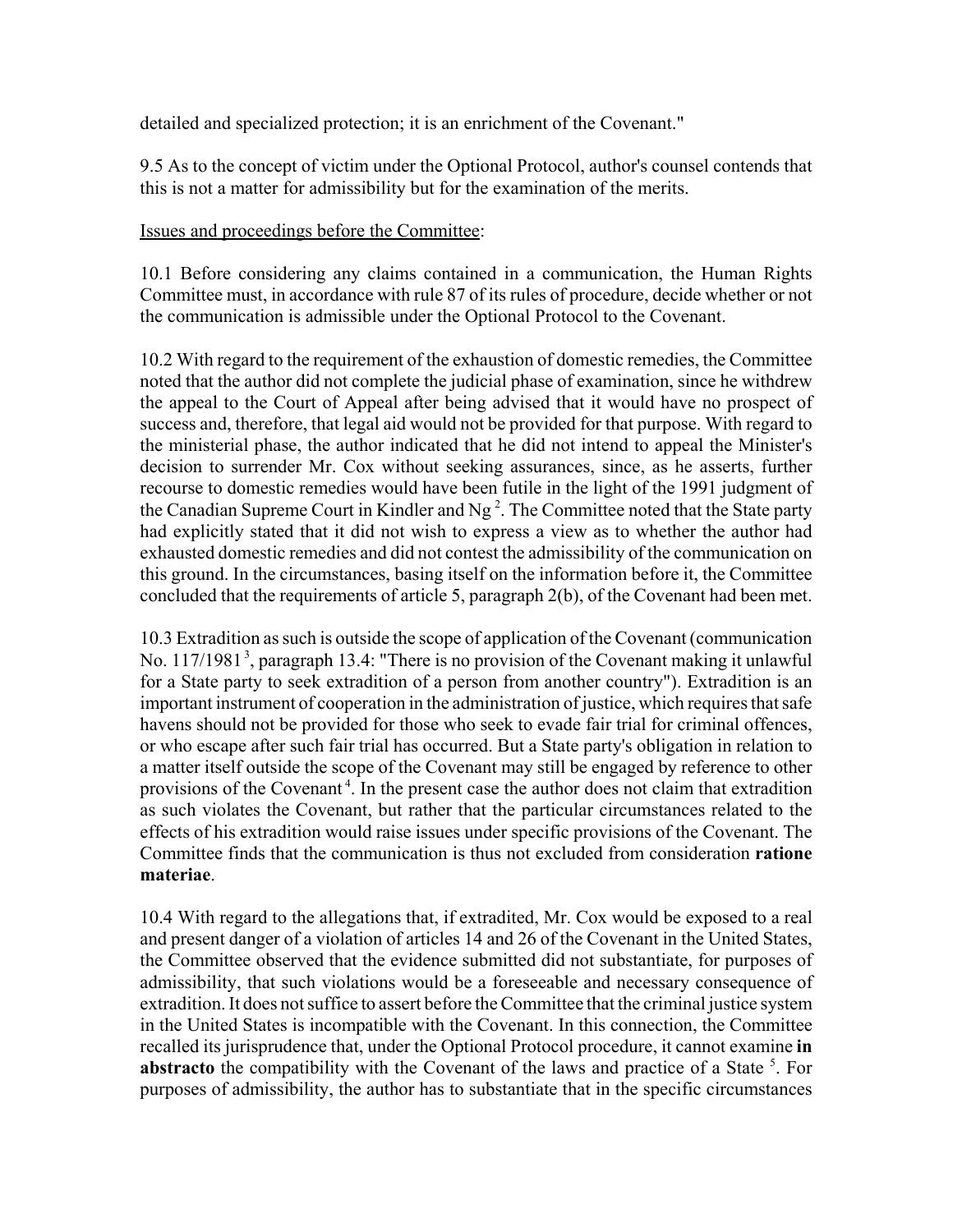of his case, the Courts in Pennsylvania would be likely to violate his rights under articles 14 and 26, and that he would not have a genuine opportunity to challenge such violations in United States courts. The author has failed to do so. This part of the communication is therefore inadmissible under article 2 of the Optional Protocol.

10.5 The Committee considered that the remaining claim, that Canada violated the Covenant by deciding to extradite Mr. Cox without seeking assurances that the death penalty would not be imposed, or if imposed, would not be carried out, may raise issues under articles 6 and 7 of the Covenant which should be examined on the merits.

11. On 3 November 1993, the Human Rights Committee decided that the communication was admissible in so far as it may raise issues under articles 6 and 7 of the Covenant. The Committee reiterated its request to the State party, under rule 86 of the Committee's rules of procedure, that the author not be extradited while the Committee is examining the merits of the communication.

## State party's request for review of admissibility and submission on the merits:

12.1 In its submission under article 4, paragraph 2, of the Optional Protocol, the State party maintains that the communication is inadmissible and requests the Committee to review its decision of 3 November 1993. The State party also submits its response on the merits of the communication.

12.2 With regard to the notion of "victim" within the meaning of article 1 of the Optional Protocol, the State Party indicates that Mr. Keith Cox has not been convicted of any crime in the United States, and that the evidence submitted does not substantiate, for purposes of admissibility, that violations of articles 6 and 7 of the Covenant would be a foreseeable and necessary consequence of his extradition.

12.3 The State party explains the extradition process in Canada, with specific reference to the practice in the context of the Canada-United States Extradition Treaty. It elaborates on the judicial phase, which includes a methodical and thorough evaluation of the facts of each case. After the exhaustion of the appeals in the judicial phase, a second phase of review follows, in which the Minister of Justice is charged with the responsibility of deciding whether to surrender the person for extradition, and in capital cases, whether the facts of the particular case justify seeking assurances that the death penalty will not be imposed. Throughout this process the fugitive can present his arguments against extradition, and his counsel may appear before the Minister to present oral argument both on the question of surrender and, where applicable, on the seeking of assurances. The Minister's decision is also subject to judicial review. In numerous cases, the Supreme Court of Canada has had occasion to review the exercise of the ministerial discretion on surrender, and has held that the right to life and the right not to be deprived thereof except in accordance with the principles of fundamental justice, apply to ministerial decisions on extradition.

12.4 With regard to the facts particular to Mr. Keith Cox, the State party reviews his submissions before the Canadian courts, the Minister of Justice (see paras. 6.2 and 6.3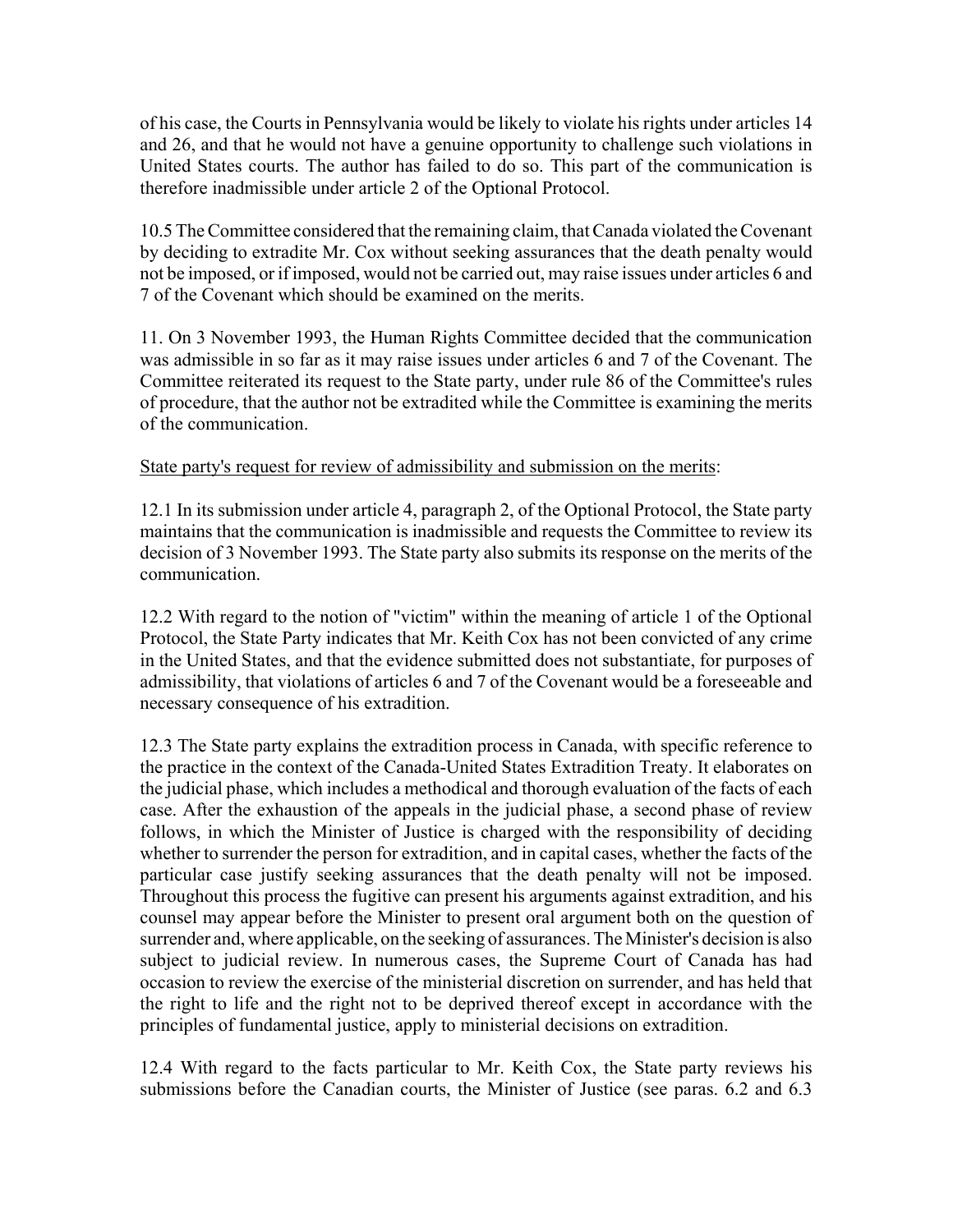**supra**) and before the Committee and concludes that the evidence adduced fails to show how Mr. Cox satisfies the criterion of being a "victim" within the meaning of article 1 of the Optional Protocol. Firstly, it has not been alleged that the author has already suffered any violation of his Covenant rights; secondly, it is not reasonably foreseeable that he would become a victim after extradition to the United States. The State party cites statistics from the Pennsylvania District Attorney's Office and indicates that since 1976, when Pennsylvania's current death penalty law was enacted, no one has been put to death; moreover, the Pennsylvania legal system allows for several appeals. But not only has Mr. Cox not been tried, he has not been convicted, nor sentenced to death. In this connection the State party notes that the two other individuals who were alleged to have committed the crimes together with Mr. Cox were not given death sentences but are serving life sentences. Moreover, the death penalty is not sought in all murder cases. Even if sought, it cannot be imposed in the absence of aggravating factors which must outweigh any mitigating factors. Referring to the Committee's jurisprudence in the **Aumeeruddy-Cziffra** case that the alleged victim's risk be "more than a theoretical possibility", the State party states that no evidence has been submitted to the Canadian courts or to the Committee which would indicate a real risk of his becoming a victim. The evidence submitted by Mr. Cox is either not relevant to him or does not support the view that his rights would be violated in a way that he could not properly challenge in the courts of Pennsylvania and of the United States. The State party concludes that since Mr. Cox has failed to substantiate, for purposes of admissibility, his allegations, the communication should be declared inadmissible under article 2 of the Optional Protocol.

13.1 As to the merits of the case, the State party refers to the Committee's Views in the **Kindler** and **Ng** cases, which settled a number of matters concerning the application of the Covenant to extradition cases.

13.2 As to the application of article 6, the State party relies on the Committee's view that paragraph 1 (right to life) must be read together with paragraph 2(imposition of the death penalty), and that a State party would violate paragraph 6, paragraph 1, if it extradited a person to face possibleimposition of the death penalty in a requesting State where there was a real risk of a violation of paragraph 6, paragraph 2.

13.3 Whereas Mr. Cox alleges that he would face a real risk of a violation of article 6 of the Covenant because the United States "does not respect the prohibition on the execution of minors", the State party indicates that Mr. Cox is over 40 years of age. As to the other requirements of article 6, paragraph 2, of the Covenant, the State party indicates that Mr. Cox is charged with murder, which is a very serious criminal offence, and that if the death sentence were to be imposed on him, there is no evidence suggesting that it would not be pursuant to a final judgment rendered by a court.

13.4 As to hypothetical violations of Mr. Cox's rights to a fair trial, the State party recalls that the Committee declared the communication inadmissible with respect to articles 14 and 26 of the Covenant, since the author had not substantiated his allegations for purposes of admissibility. Moreover, Mr. Cox has not shown that he would not have a genuine opportunity to challenge such violations in the courts of the United States.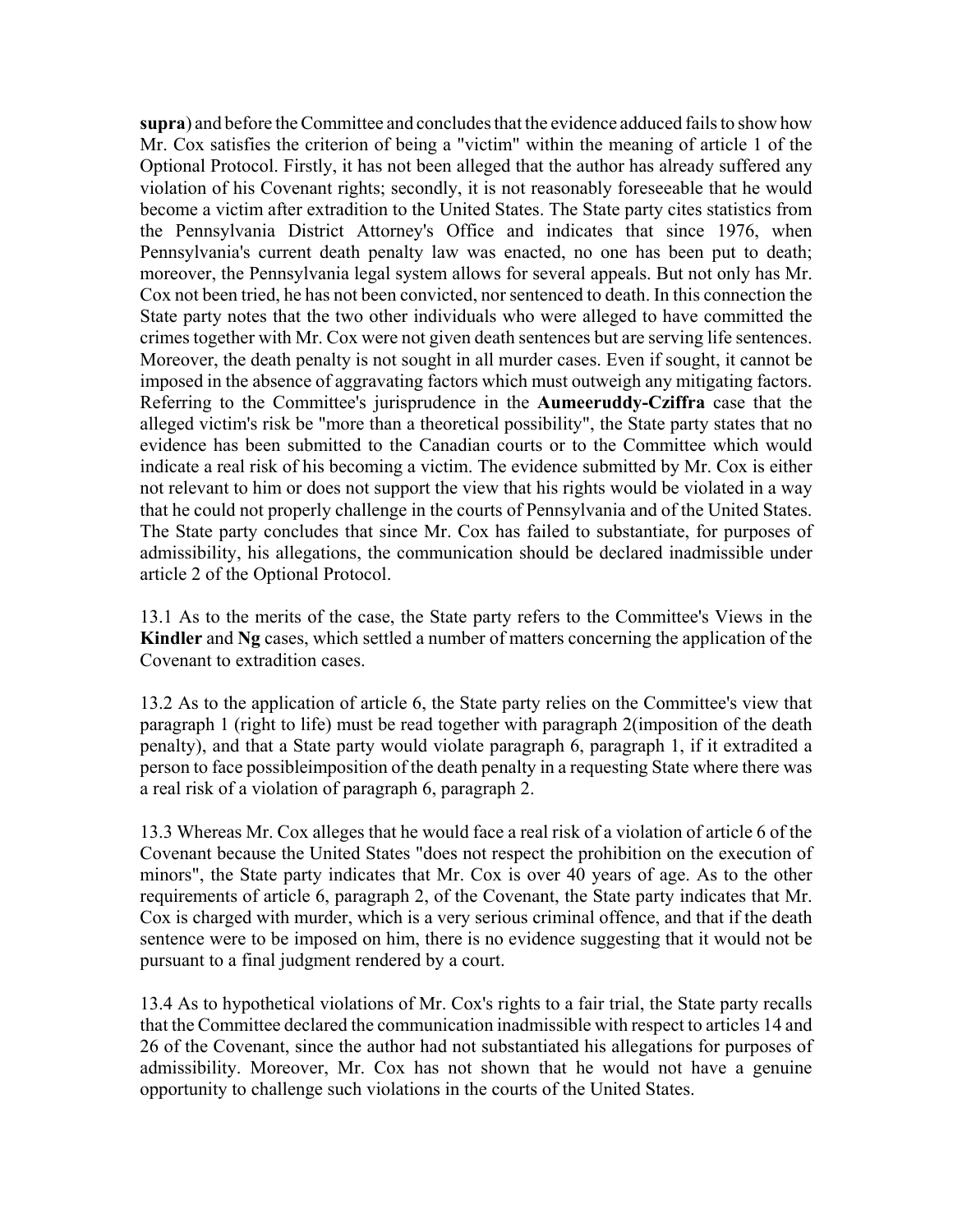13.5 As to article 7 of the Covenant, the State party first addresses the method of judicial execution in Pennsylvania, which is by lethal injection. This method was recently provided for by the Pennsylvania legislature, because it was considered to inflict the least suffering. The State party further indicates that the Committee, in its decision in the **Kindler** case, which similarly involved the possible judicial execution by lethal injection in Pennsylvania, found no violation of article 7.

13.6 The State party then addresses the submissions of counsel for Mr. Cox with respect to alleged conditions of detention in Pennsylvania. It indicates that the material submitted is out of date and refers to recent substantial improvements in the Pennsylvania prisons, particularly in the conditions of incarceration of inmates under sentence of death. At present these prisoners are housed in new modern units where cells are larger than cells in other divisions, and inmates are permitted to have radios and televisions in their cells, and to have access to institutional programs and activities such as counselling, religious services, education programs, and access to the library.

13.7 With regard to the so-called "death row phenomenon", the State party distinguishes the facts of the Cox case from those in the **Soering v. United Kingdom** judgment of the European Court of Justice. The decision in **Soering** turned not only on the admittedly bad conditions in some prisons in the state of Virginia, but also on the tenuous state of health of Mr. Soering. Mr. Cox has not been shown to be in a fragile mental or physical state. He is neither a youth, nor elderly. In this connection, the State party refers to the Committee's jurisprudence in the **Vuolanne v. Finland** case, where it held that "the assessment of what constitutes inhuman or degrading treatment falling within the meaning of article 7 depends on all the circumstances of the case, such as the duration and manner of the treatment, its physical or mental effects as well as the sex, age and state of health of the victim."6

13.8 As to the effects of prolonged detention, the State party refers to the Committee's jurisprudence that the "death row phenomenon" does not violate article 7, if it consists only of prolonged periods of delay on death row while appellate remedies are pursued. In the case of Mr. Cox, it is not at all clear that he will reach death row or that he will remain there for a lengthy period of time pursuing appeals.**Author's comments**:

14.1 In his comments on the State party's submission, counsel for Mr. Cox stresses that the state of Pennsylvania has stated in its extradition application that the death penalty is being sought. Accordingly, the prospect of execution is not so very remote.

14.2 With regard to article 7 of the Covenant, author's counsel contends that the use of plea bargaining in a death penalty case meets the definition of torture. "What Canada is admitting ... is that Mr. Cox will be offered a term of life imprisonment instead of the death penalty **if he pleads guilty**. In other words, if he admits to the crime he will avoid the physical suffering which is inherent in imposition of the death penalty."

14.3 As to the method of execution, author's counsel admits that no submissions had been made on this subject in the original communication. Nevertheless, he contends that execution by lethal injection would violate article 7 of the Covenant. He argues, on the basis of a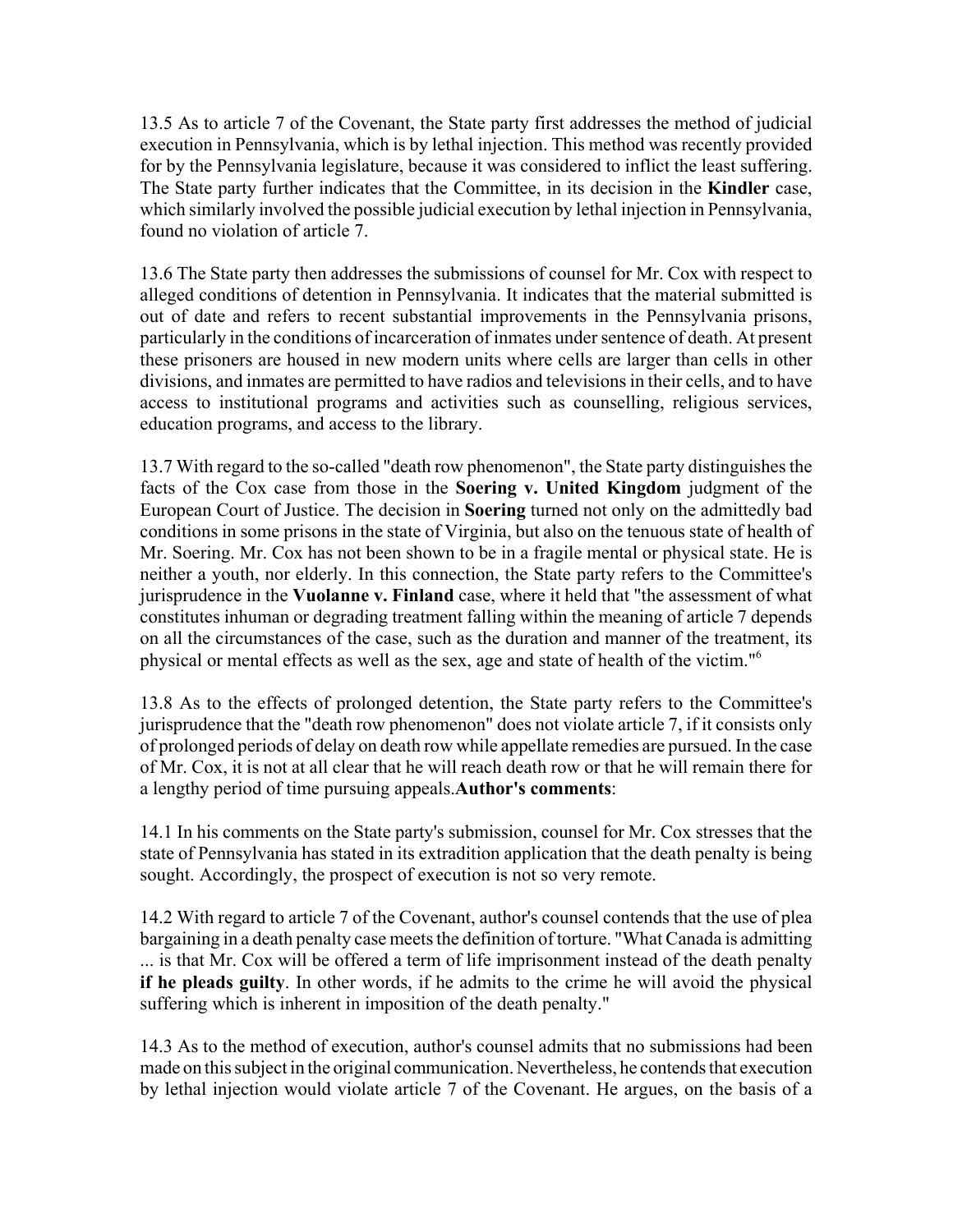deposition by Professor Michael Radelet of the University of Florida, that there are many examples of "botched" executions by lethal injection.

14.4 As to the "death row phenomenon", counsel for Mr. Cox specifically requests that the Committee reconsider its case law and conclude that there is a likely violation of article 7 in Mr. Cox's case, since "nobody has been executed in Pennsylvania for more than twenty years, and there are individuals awaiting execution on death row for as much as fifteen years."

14.5 Although the Committee declared the communication inadmissible as to articles 14 and 26 of the Covenant, author's counsel contends that article 6 of the Covenant would be violated if the death penalty were to be imposed "arbitrarily" on Mr. Cox because he is black. He claims that there is systemic racism in the application of the death penalty in the United States.

## Merits:

15. The Committee has taken note of the State party's information and arguments on admissibility, submitted after the Committee's decision of 3 November 1993. It observes that no new facts or arguments have been submitted that would justify a reversal of the Committee's decision on admissibility. Therefore, the Committee proceeds to the examination of the merits.

16.1 With regard to a potential violation by Canada of article 6 of the Covenant if it were to extradite Mr. Cox to face the possible imposition of the death penalty in the United States, the Committee refers to the criteria set forth in its Views on communications Nos. 470/1991 (**Kindler v. Canada**) and 469/1991 (**Chitat Ng v. Canada**). Namely, for States that have abolished capital punishment and are called to extradite a person to a country where that person may face the imposition of the death penalty, the extraditing State must ensure that the person is not exposed to a real risk of a violation of his rights under article 6 in the receiving State. In other words, if a State party to the Covenant takes a decision relating to a person within its jurisdiction, and the necessary and foreseeable consequence is that that person's rights under the Covenant will be violated in another jurisdiction, the State party itself may be in violation of the Covenant. In this context, the Committee also recalls its General Comment on Article 6<sup>7</sup>, which provides that while States parties are not obliged to abolish the death penalty, they are obliged to limit its use.

16.2 The Committee notes that article 6, paragraph 1, must be read together with article 6, paragraph 2, which does not prohibit the imposition of the death penalty for the most serious crimes. Canada, while not itself imposing the death penalty on Mr. Cox, is asked to extradite him to the United States, where he may face capital punishment. If Mr. Cox were to be exposed, through extradition from Canada, to a real risk of a violation of article 6, paragraph 2, in the United States, that would entail a violation by Canada of its obligations under article 6, paragraph 1. Among the requirements of article 6, paragraph 2, is that capital punishment be imposed only for the most serious crimes, in circumstances not contrary to the Covenant and other instruments, and that it be carried out pursuant to a final judgment rendered by a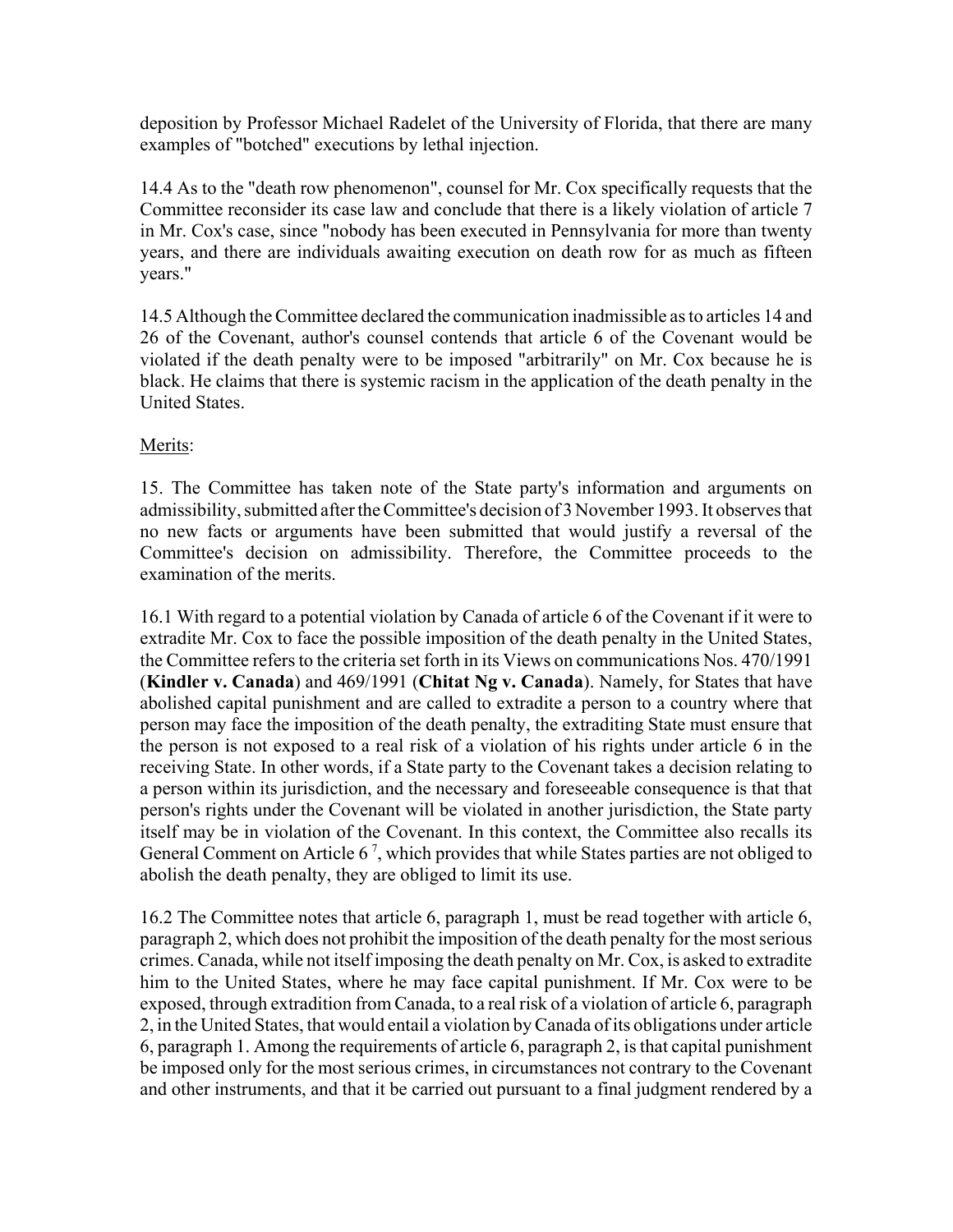competent court. The Committee notes that Mr. Cox is to be tried for complicity in two murders, undoubtedly very serious crimes. He was over 18 years of age when the crimes were committed. The author has not substantiated his claim before the Canadian courts or before the Committee that trial in the Pennsylvania courts with the possibility of appeal would not be in accordance with his right to a fair hearing as required by the Covenant.

16.3 Moreover, the Committee observes that the decision to extradite Mr. Cox to the United States followed proceedings in the Canadian courts at which Mr. Cox's counsel was able to present argument. He was also able to present argument at the ministerial phase of the proceedings, which themselves were subject to appeal. In the circumstances, the Committee finds that the obligations arising under article 6, paragraph 1, did not require Canada to refuse the author's extradition without assurances that the death penalty would not be imposed.

16.4 The Committee notes that Canada itself, save for certain categories of military offences, abolished capital punishment; it is not, however, a party to the Second Optional Protocol to the Covenant. As to whether the fact that Canada has generally abolished capital punishment, taken together with its obligations under the Covenant, required it to refuse extradition or to seek the assurances it was entitled to seek under the extradition treaty, the Committee observes that the domestic abolition of capital punishment does not release Canada of its obligations under extradition treaties. However, it is in principle to be expected that, when exercising a permitted discretion under an extradition treaty (namely, whether or not to seek assurances that capital punishment will not be imposed) a State which has itself abandoned capital punishment would give serious consideration to its own chosen policy in making its decision. The Committee observes, however, that the State party has indicated that the possibility to seek assurances would normally be exercised where exceptional circumstances existed. Careful consideration was given to this possibility. The Committee notes the reasons given by Canada not to seek assurances in Mr. Cox's case, in particular, the absence of exceptional circumstances, the availability of due process in the state of Pennsylvania, and the importance of not providing a safe haven for those accused of or found guilty of murder.

16.5 While States parties must be mindful of the possibilities for the protection of life when exercising their discretion in the application of extradition treaties, the Committee finds that Canada's decision to extradite without assurances was not taken arbitrarily or summarily. The evidence before the Committee reveals that the Minister of Justice reached a decision after hearing argument in favor of seeking assurances.

16.6 The Committee notes that the author claims that the plea bargaining procedures, by which capital punishment could be avoided if he were to plead guilty, further violates his rights under the Covenant. The Committee finds this not to be so in the context of the criminal justice system in Pennsylvania.

16.7 With regard to the allegations of systemic racial discrimination in the United States criminal justice system, the Committee does not find, on the basis of the submissions before it, that Mr. Cox would be subject to a violation of his rights by virtue of his colour.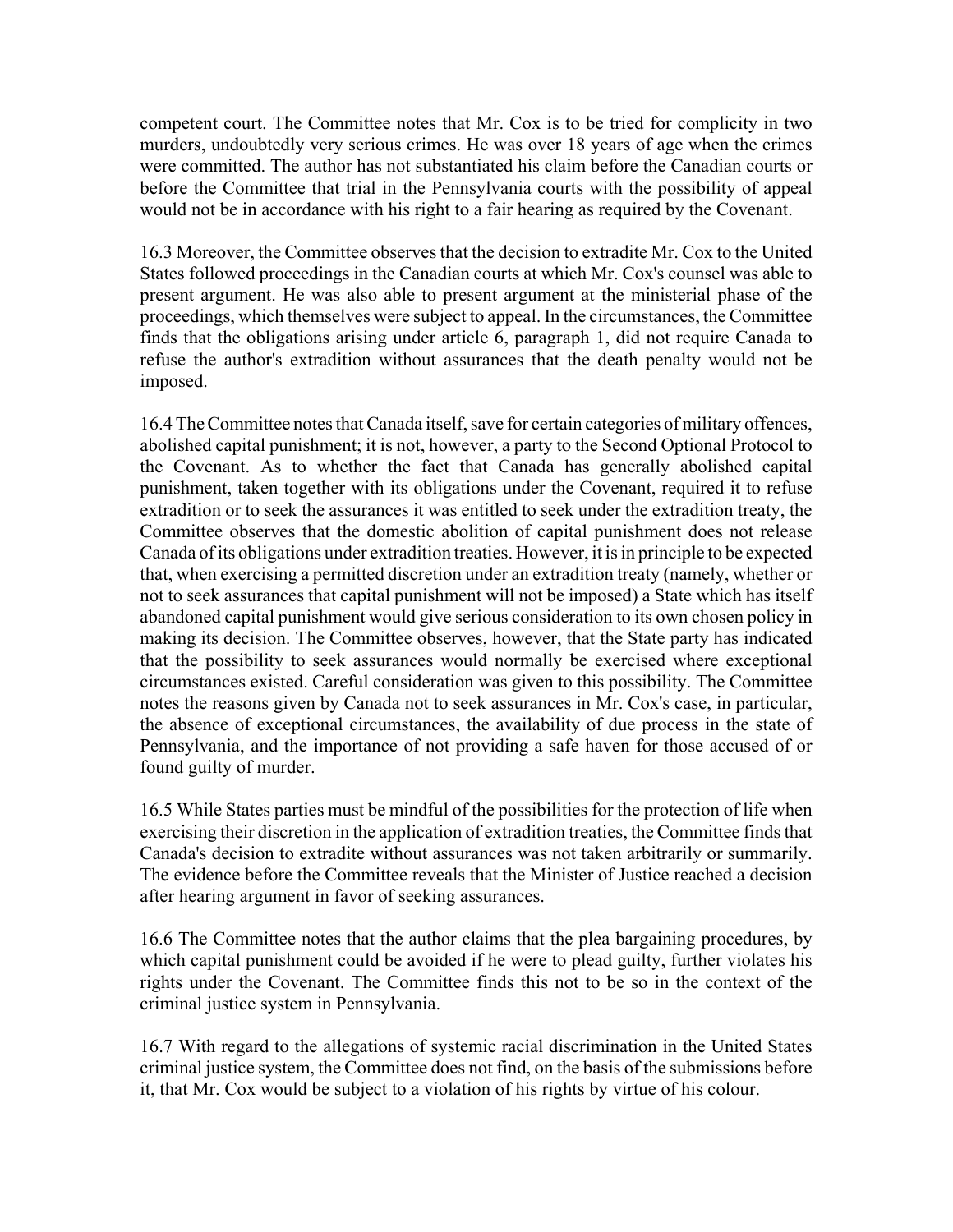17.1 The Committee has futher considered whether in the specific circumstances of this case, being held on death row would constitute a violation of Mr. Cox's rights under article 7 of the Covenant. While confinement on death row is necessarily stressful, no specific factors relating to Mr. Cox's mental condition have been brought to the attention of the Committee. The Committee notes also that Canada has submitted specific information about the current state of prisons in Pennsylvania, in particular with regard to the facilities housing inmates under sentence of death, which would not appear to violate article 7 of the Covenant.

17.2 As to the period of detention on death row in reference to article 7, the Committee notes that Mr. Cox has not yet been convicted nor sentenced, and that the trial of the two accomplices in the murders of which Mr. Cox is also charged did not end with sentences of death but rather of life imprisonment. Under the jurisprudence of the Committee <sup>8</sup>, on the one hand, every person confined to death row must be afforded the opportunity to pursue all possibilities of appeal, and, on the other hand, the State party must ensure that the possibilities for appeal are made available to the condemned prisoner within a reasonable time. Canada has submitted specific information showing that persons under sentence of death in the state of Pennsylvania are given every opportunity to avail themselves of several appeal instances, as well as opportunities to seek pardon or clemency. The author has not adduced evidence to show that these procedures are not made available within a reasonable time, or that there are unreasonable delays which would be imputable to the State. In these circumstances, the Committee finds that the extradition of Mr. Cox to the United States would not entail a violation of article 7 of the Covenant.

17.3 With regard to the method of execution, the Committee has already had the opportunity of examining the Kindler case, in which the potential judicial execution by lethal injection was not found to be in violation of article 7 of the Covenant.

18. The Committee, acting under article 5, paragraph 4, of the Optional Protocol, finds that the facts before it do not sustain a finding that the extradition of Mr. Cox to face trial for a capital offence in the United States would constitute a violation by Canada of any provision of the International Covenant on Civil and Political Rights.

[Adopted in English, French and Spanish, the English text being the original version. Subsequently to be issued also in Arabic, Chinese and Russian as part of the Committee's annual report to the General Assembly.]

 $\mathcal{L}_\text{max}$ 

2/ The Supreme Court found that the decision of the Minister to extradite Mr. Kindler and Mr. Ng without seeking assurances that the death penalty would not be imposed or, if

<sup>\*/</sup> Made public by decision of the Human Rights Committee.

<sup>\*/</sup> The texts of 8 individual opinions, signed by 13 Committee members, are appended to the present document.

<sup>1/</sup> CCPR/C/45/D/486/1993.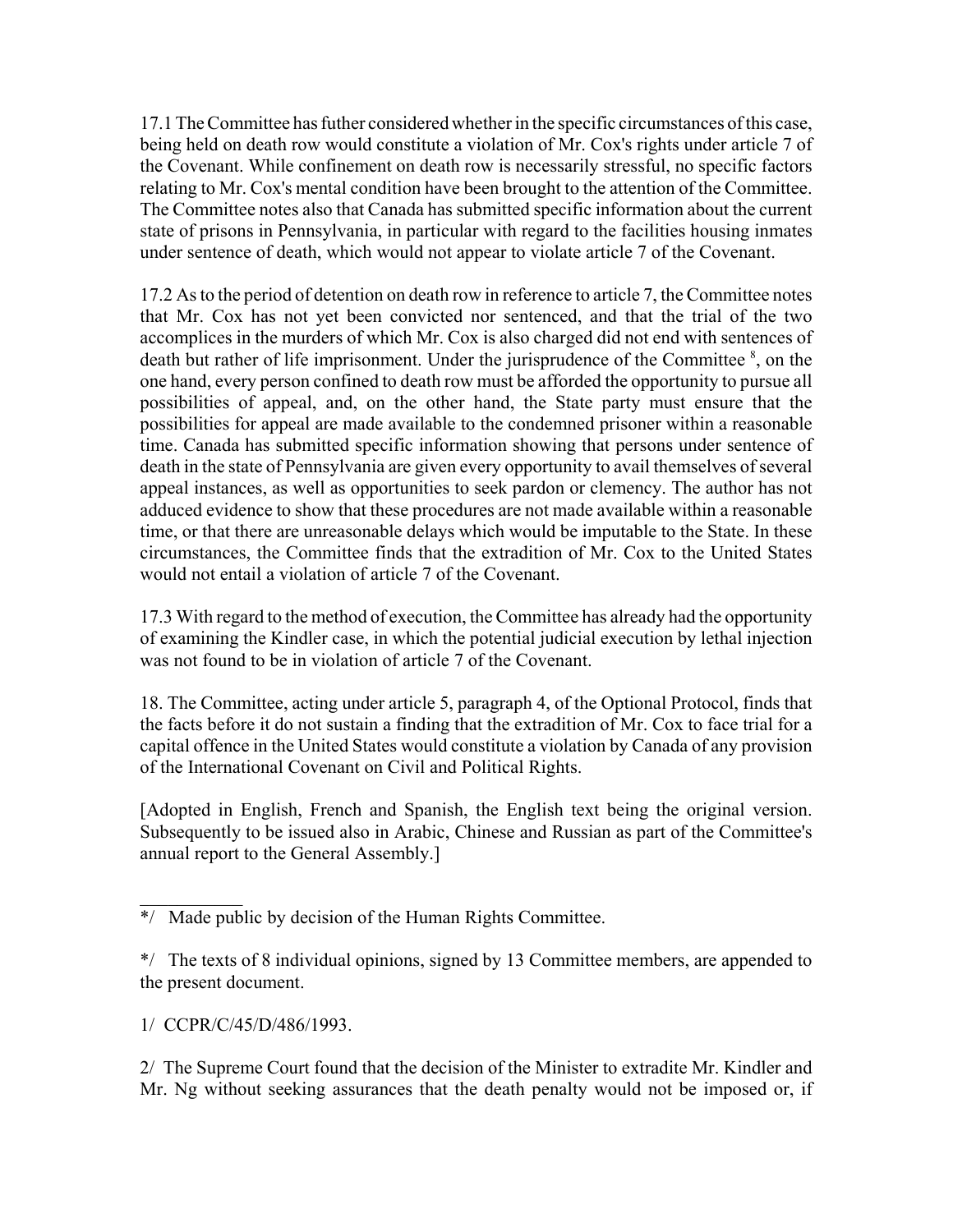imposed, would not be carried out, did not violate their rights under the Canadian Charter of Rights and Freedoms.

## 3/ **M.A. v. Italy**

4/ See the Committee's decisions in communications Nos. 35/1978 ( Aumeeruddy-Cziffra et al. v. Mauritius , Views adopted on 9 April 1981) and 291/1988 ( Torres v. Finland, Views adopted on 2 April 1990).

5/ Views in communication No. 61/1979, Leo Hertzberg et al. v. Finland , para. 9.3.

6/ Views in communication No. 265/1987, Vuolanne v. Finland , para. 9.2.

7/ General Comment No. 6/16 of 27 July 1982, para. 6.

8/ Views in communications Nos. 210/1986 and 225/1987, Earl Pratt and Ivan Morgan v. Jamaica , para. 13.6; No. 250/1987, Carlton Reid v. Jamaica , para. 11.6; Nos. 270/1988 and 271/1988, Randolph Barrett and Clyde Sutcliffe v. Jamaica , para. 8.4; No. 274/1988, Loxley Griffith v. Jamaica , para. 7.4; No. 317/1988, Howard Martin v. Jamaica , para. 12.1; No. 470/1991, Kindler v. Canada , para. 15.2.

# **Appendices**

# A. INDIVIDUAL OPINIONS APPENDED TO THE COMMITTEE'S DECISION ON ADMISSIBILITY OF 3 NOVEMBER 1993

1. Individual opinion by Mrs. Rosalyn Higgins, co-signed by Messrs. Laurel Francis, Kurt Herndl, Andreas Mavrommatis, Birame Ndiaye and Waleed Sadi (dissenting)

We believe that this case should have been declared inadmissible. Although extradition as such is outside the scope of the Covenant (see **M.A. v. Italy**, communication No. 117/1981, decision of 10 April 1984, paragraph 13.4), the Committee has explained, in its decision on communication No. 470/1991 (**Joseph J. Kindler v. Canada**, Views adopted on 30 July 1993), that a State party's obligations in relation to a matter itself outside the scope of the Covenant may still be engaged by reference to other provisions of the Covenant.

But here, as elsewhere, the admissibility requirements under the Optional Protocol must be met. In its decision on **Kindler**, the Committee addressed the issue of whether it had jurisdiction, **ratione loci**, by reference to article 2 of the Optional Protocol, in an extradition case that brought into play other provisions of the Covenant. It observed that "if a State party takes a decision relating to a person within its jurisdiction, and the necessary and foreseeable consequence is that the person's rights under the Covenant will be violated in another jurisdiction, the State party itself may be in violation of the Covenant" (paragraph 6.2).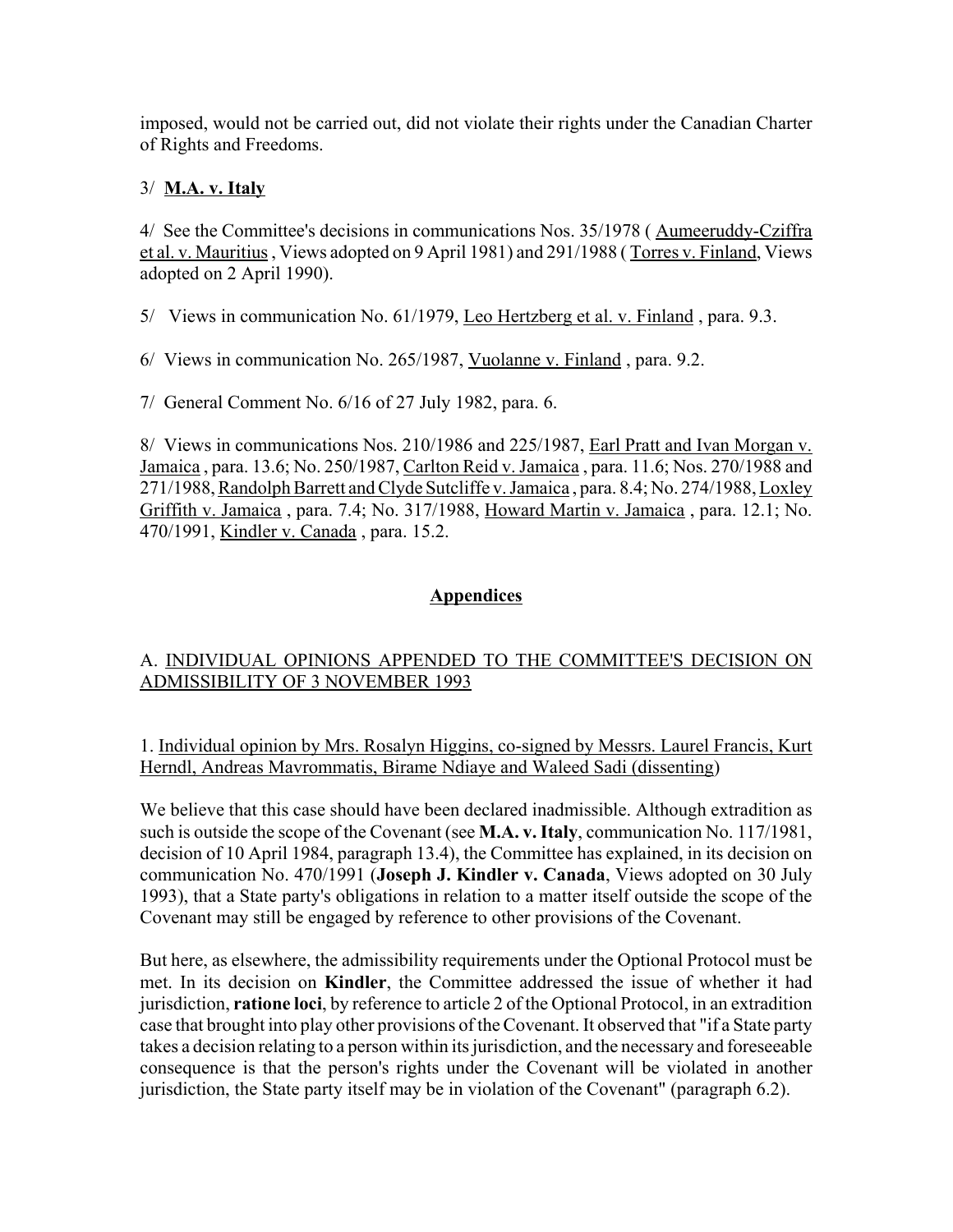We do not see on what jurisdictional basis the Committee proceeds to its finding that the communication is admissible under articles 6 and 7 of the Covenant. The Committee finds that the communication is inadmissible by reference to article 2 of the Optional Protocol (paragraph 10.4) insofar as claims relating to fair trial (article 14) and discrimination before the law (article 26) are concerned. We agree. But this negative finding cannot form a basis for admissibility in respect of articles 6 and 7. The Committee should have applied the same test ("foreseeable and necessary consequences") to the claims made under articles 6 and 7, before simply declaring them admissible in respect of those articles. It did not do so - and in our opinion could not have found, in the particular circumstances of the case, a proper legal basis for jurisdiction had it done so.

The above test is relevant also to the admissibility requirement, under article 1 of the Optional Protocol, that an author be a "victim" of a violation in respect of which he brings a claim. In other words, it is not always necessary that a violation already have occurred for an action to come within the scope of article 1. But the violation that will affect him personally must be a "necessary and foreseeable consequence" of the action of the defendant State.

It is clear that in the case of Mr. Cox, unlike in the case of Mr. Kindler, this test is not met. Mr. Kindler had, at the time of the Canadian decision to extradite him, been tried in the United States for murder, found guilty as charged and recommended to the death sentence by the jury. Mr. Cox, by contrast, has not yet been tried and **a fortiori** has not been found guilty or recommended to the death penalty. Already it is clear that his extradition would **not** entail the possibility of a "necessary and foreseeable consequence of a violation of his rights" that would require examination on the merits. This failure to meet the test of "prospective victim" within the meaning of article 1 of the Optional Protocol is emphasized by the fact that Mr. Cox's two co-defendants in the case in which he has been charged have already been tried in the State of Pennsylvania, and sentenced not to death but to a term of life imprisonment. The fact that the Committee - and rightly so in our view - found that **Kindler** raised issues that needed to be considered on their merits, and that the admissibility criteria were there met, does not mean that every extradition case of this nature is necessarily admissible. In every case, the tests relevant to articles 1, 2, 3 and 5, paragraph 2, of the Optional Protocol must be applied to the particular facts of the case.

The Committee has not at all addressed the requirements of article 1 of the Optional Protocol, that is, whether Mr. Cox may be considered a "victim" by reference to his claims under articles 14, 26, 6 or 7 of the Covenant.

We therefore believe that Mr. Cox was not a "victim" within the meaning of article 1 of the Optional Protocol, and that his communication to the Human Rights Committee is inadmissible.

The duty to address carefully the requirements for admissibility under the Optional Protocol is not made the less necessary because capital punishment is somehow involved in a complaint.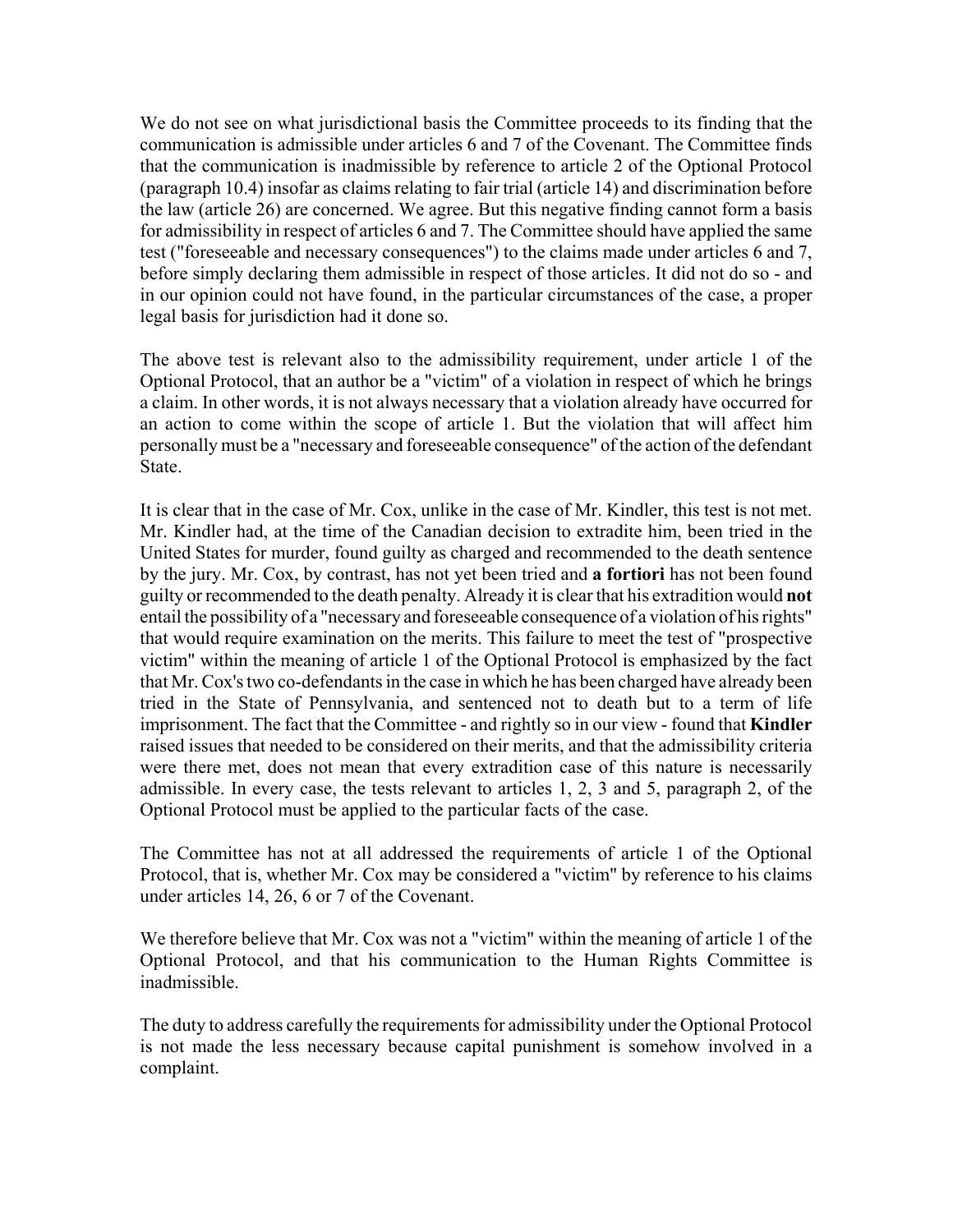For all these reasons, we believe that the Committee should have found the present communication inadmissible.

Rosalyn Higgins Laurel Francis Kurt Herndl Andreas Mavrommatis Birame Ndiaye Waleed Sadi [Original: English]

# 2. Individual opinion by Mrs. Elizabeth Evatt (dissenting)

For his claim to be admissible, the author must show that he is a victim. To do this he must submit facts which support the conclusion that his extradition exposed him to a real risk that his rights under articles 6 and 7 of the Covenant would be violated (in the sense that the violation is necessary and foreseeable). The author in the present case has not done so.

As to article 6, the author is, of course, exposed by his extradition to the risk of facing the death penalty for the crime of which he is accused. But he has not submitted facts to show a real risk that the imposition of the death penalty would itself violate article 6, which does not exclude the death penalty in certain limited circumstances. Furthermore, his accomplices in the crime he is charged with were sentenced to life imprisonment, a factor which does not support the contention that the author's extradition would expose him to a "necessary and foreseeable" risk that the death penalty will be imposed.

As to article 7, the claim that the author has been exposed to a real risk of a violation of this provision by his extradition is based on the death row phenomenon (paragraph 8.2); the author has not, however, submitted facts which, in the light of the Committee's jurisprudence, show that there is a real risk of violation of this article if he is extradited to the United States. Furthermore, since, in my opinion, the author's extradition does not expose him to a real risk of being sentenced to death, his extradition entails **a fortiori** no necessary and foreseeable consequence of a violation of his rights while on death row.

For these reasons I am of the view that the communication is inadmissible under articles 1 and 2 of the Optional Protocol.

Elizabeth Evatt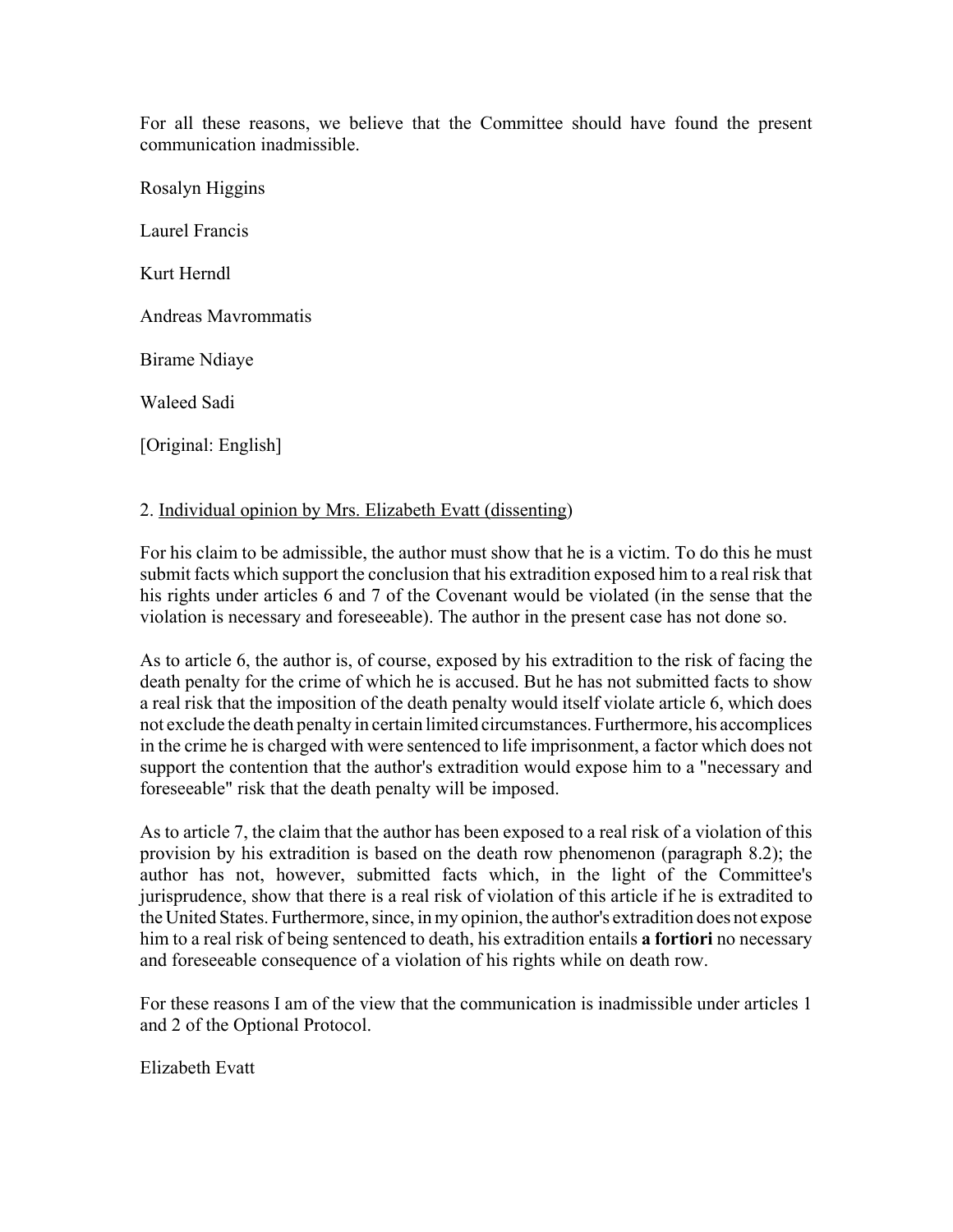# B. INDIVIDUAL OPINIONS APPENDED TO THE COMMITTEE'S VIEWS

# 1. Individual opinion by Messrs. Kurt Herndl and Waleed Sadi (concurring)

We concur with the Committee's finding that the facts of the instant case do not reveal a violation of either article 6 or 7 of the Covenant.

In our opinion, however, it would have been more consistent with the Committee's jurisprudence to set aside the decision on admissibility of 3 November 1993 and to declare the communication inadmissible under articles 1 and 2 of the Optional Protocol, on grounds that the author does not meet the "victim" test established by the Committee. Bearing in mind that Mr. Cox has not been tried, let alone convicted or sentenced to death, the hypothetical violations alleged appear quite remote for the purpose of considering this communication admissible.

However, since the Committee has proceeded to an examination of the merits, we would like to submit the following considerations on the scope of articles 6 and 7 of the Covenant and their application in the case of Mr. Keith Cox.

# **Article 6**

As a starting point, we would note that article 6 does not expressly prohibit extradition to face capital punishment. Nevertheless, it is appropriate to consider whether a prohibition would follow as a necessary implication of article 6.

In applying article 6, paragraph 1, of the Covenant, the Committee must, pursuant to article 31 of the Vienna Convention on the Law of Treaties, interpret this provision *in good faith* in accordance with the ordinary meaning to be given to the terms in their context. As to the ordinary meaning of the words, a prohibition of extradition is not apparent. As to the context of the provision, we believe that article 6, paragraph 1, must be read in conjunction with article 6, paragraph 2, which does not prohibit the imposition of the death penalty for the most serious crimes; part of the context to be considered is also the fact that a large majority of States -- at the time of the drafting of the Covenant and still today -- retain the death penalty. One may not like this objective context, it must not be disregarded.

Moreover, the notion *in good faith* entails that the intention of the parties to a treaty should be ascertained and carried out. There is a general principle of international law according to which no State can be bound without its consent. States parties to the Covenant gave consent to certain specific obligations under article 6 of the Covenant. The fact that this provision does not address the link between the protection of the right to life and the established practice of States in the field of extradition is not without significance.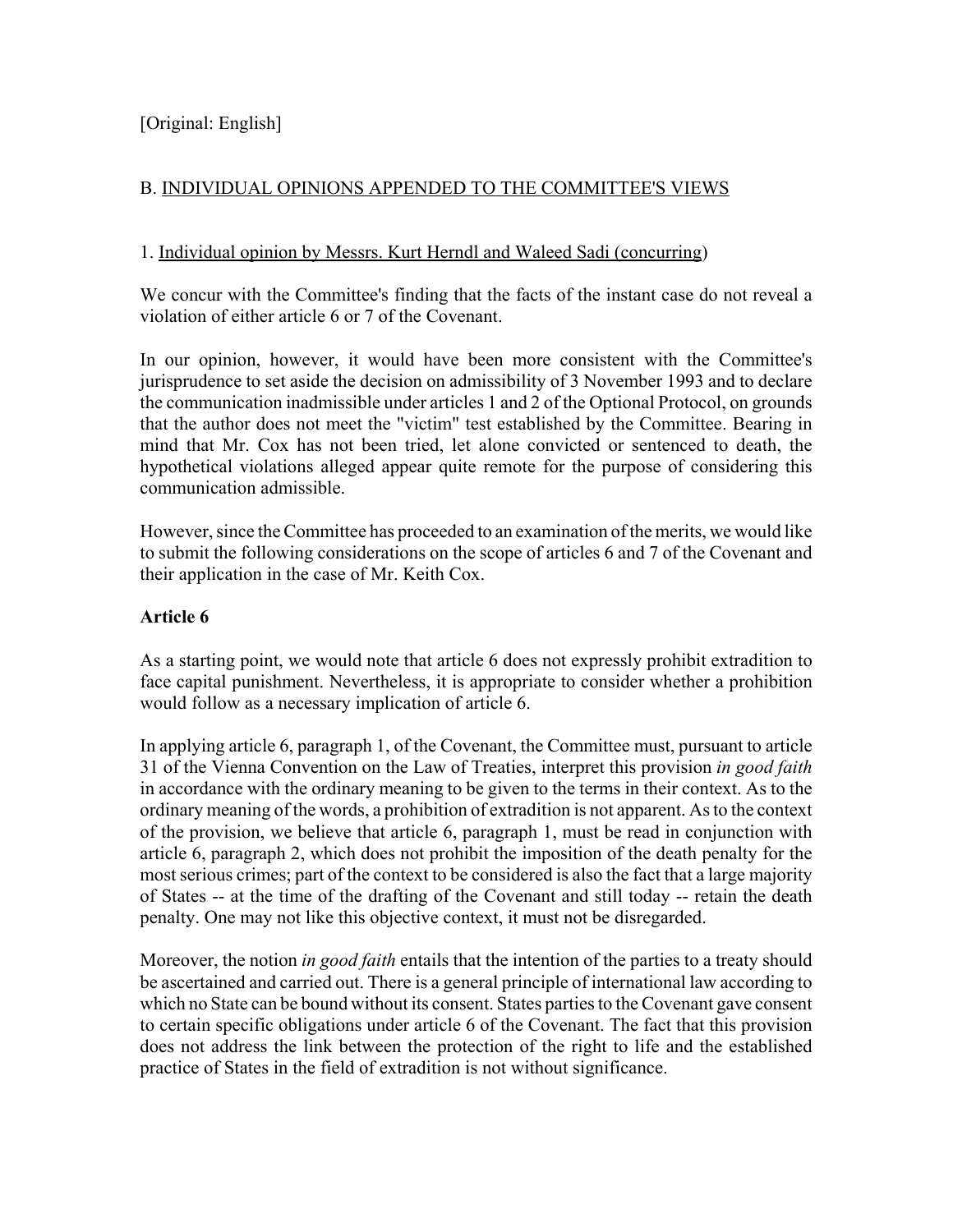Had the drafters of article 6 intended to preclude all extradition to face the death penalty, they could have done so. Considering that article 6 consists of six paragraphs, it is unlikely that such an important matter would have been left for future interpretation. Nevertheless, an issue under article 6 could still arise if extradition were granted for the imposition of the death penalty in breach of article 6, paragraphs 2 and 5. While this has been recognized by the Committee in its jurisprudence (see the Committee's Views in communication No. 469/1991 (**Ng v. Canada**) and No. 470/1990 (**Kindler v. Canada**)), the yardstick with which a possible breach of article 6, paragraphs 2 and 5, has to be measured, remains a restrictive one. Thus, the extraditing State may be deemed to be in violation of the Covenant only if the **necessary and foreseeable consequence** of its decision to extradite is that the Covenant rights of the extradited person will be violated in another jurisdiction.

In this context, reference may be made to the Second Optional Protocol, which similarly does **not** address the issue of extradition. This fact is significant and lends further support to the proposition that under international law extradition to face the death penalty is not prohibited under all circumstances. Otherwise the drafters of this new instrument would surely have included a provision reflecting this understanding.

An obligation not to extradite, as a matter of principle, without seeking assurances is a substantial obligation that entails considerable consequences, both domestically and internationally. Such consequences cannot be presumed without some indication that the parties intended them. If the Covenant does not expressly impose these obligations, States cannot be deemed to have assumed them. Here reference should be made to the jurisprudence of the International Court of Justice according to which interpretation is not a matter of revising treaties or of reading into them what they do not expressly or by necessary implication contain. a/

Admittedly, since the primary beneficiaries of human rights treaties are not States or governments but human beings, the protection of human rights calls for a more liberal approach than that normally applicable in the case of ambiguous provisions of multilateral treaties, where, as a general rule, the "meaning is to be preferred which is less onerous to the party assuming an obligation, or which interferes less with the territorial and personal supremacy of a party, or involves less general restrictions upon the parties." b/ Nonetheless, when giving a broad interpretation to any human rights treaty, care must be taken not to frustrate or circumvent the ascertainable will of the drafters. Here the rules of interpretation set forth in article 32 of the Vienna Convention on the Law of Treaties help us by allowing the use of the *travaux préparatoires*. Indeed, a study of the drafting history of the Covenant reveals that when the drafters discussed the issue of extradition, they decided not to include any specific provision in the Covenant, so as to avoid conflict or undue delay in the performance of existing extradition treaties (E/CN.4/SR.154, paras. 26-57).

It has been suggested that extraditing a person to face the possible imposition of the death sentence is tantamount, for a State that has abolished capital punishment, to reintroducing it. While article 6 of the Covenant is silent on the issue of reintroduction of capital punishment, it is worth recalling, by way of comparison, that an express prohibition of reintroduction of the death penalty is provided for in article 4(3) of the American Convention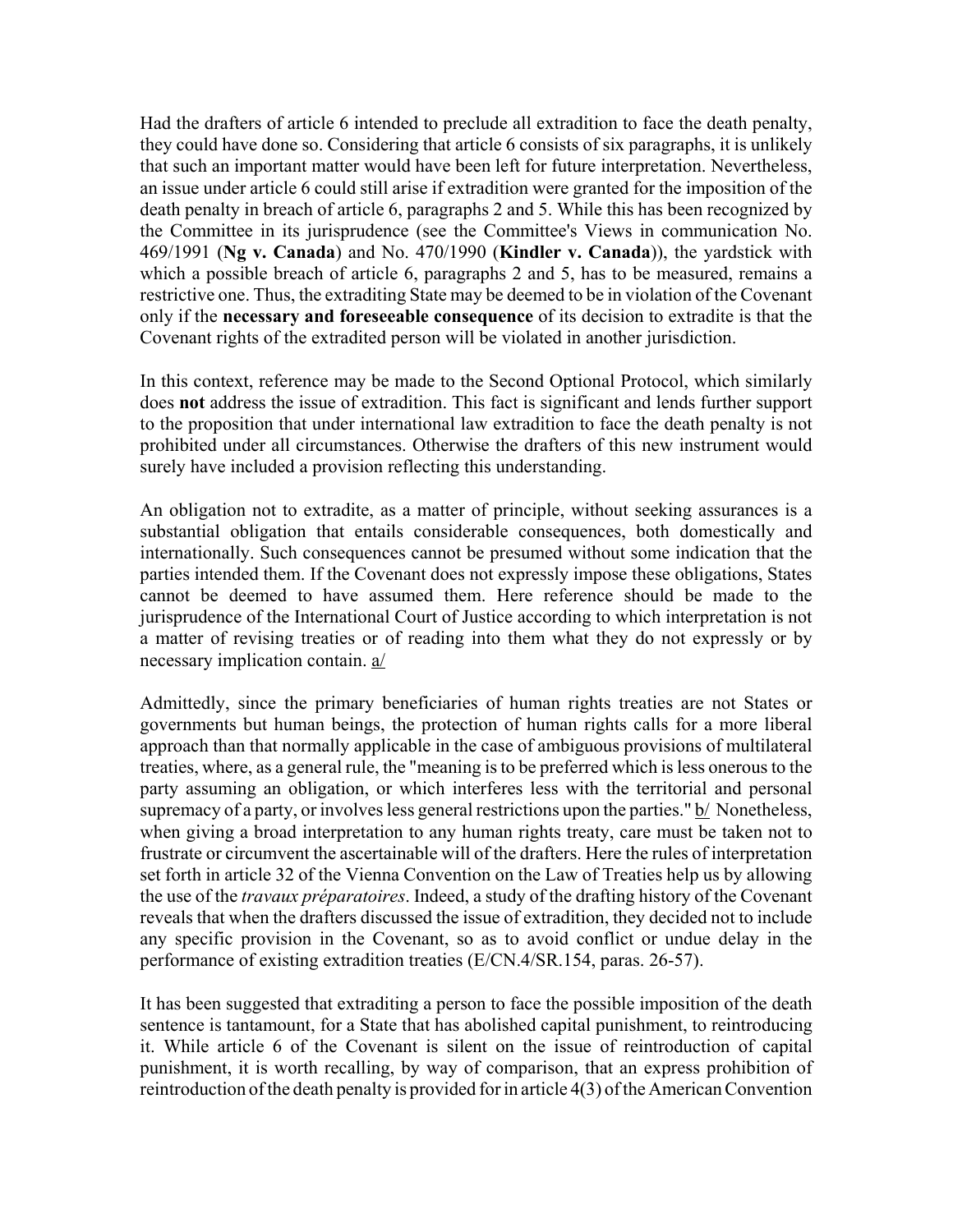on Human Rights, and that Protocol 6 to the European Convention does not allow for derogation. A commitment not to reintroduce the death penalty is a laudable one, and surely in the spirit of article 6, paragraph 6, of the Covenant. But certainly this is a matter for States parties to consider before they assume a binding obligation. Such obligation may be read into the Second Optional Protocol, which is not subject to derogation. But, as of November 1994, only 22 countries have become parties -- Canada has not signed or ratified it. Regardless, granting a request to extradite a foreign national to face capital punishment in another jurisdiction cannot be equated to the reintroduction of the death penalty.

Moreover, we recall that Canada is not itself imposing the death penalty, but merely observing an obligation under international law pursuant to a valid extradition treaty. Failure to fulfil a treaty obligation engages State responsibility for an internationally wrongful act, giving rise toconsequences in international law for the State in breach of its obligation. By extraditing Mr. Cox, with or without assurances, Canada is merely complying with its obligation pursuant to the Canada-U.S. Extradition Treaty of 1976, which is, we would note, compatible with the United Nations Model Extradition Treaty.

Finally, it has been suggested that Canada may have restricted or derogated from article 6 in contravention of article 5 (2) of the Covenant (the "savings clause", see Manfred Nowak's CCPR Commentary, 1993, pp. 100 et seq.). This is not so, because the rights of persons under Canadian jurisdiction facing extradition to the United States were not necessarily broader under any norm of Canadian law than in the Covenant and had not been finally determined until the Supreme Court of Canada issued its 1991 judgments in the **Kindler** and **Ng** cases. Moreover, this determination was not predicated on the Covenant, but rather on the Canadian Charter of Rights and Freedoms.

# **Article 7**

The Committee has pronounced itself in numerous cases on the issue of the "death row phenomenon" and has held that "prolonged judicial proceedings do not **per se** constitute cruel, inhuman and degrading treatment, even if they can be a source of mental strain for the convicted persons." c/ We concur with the Committee's reaffirmation and elaboration of this holding in the instant decision. Furthermore we consider that prolonged imprisonment under sentence of death could raise an issue under article 7 of the Covenant if the prolongation were unreasonable and attributable primarily to the State, as when the State is responsible for delays in the handling of the appeals or fails to issue necessary documents or written judgments. However, in the specific circumstances of the Cox case, we agree that the author has not shown that, if he were sentenced to death, his detention on death row would be unreasonably prolonged for reasons imputable to the State.

We further believe that imposing rigid time limits for the conclusion of all appeals and requests for clemency is dangerous and may actually work against the person on death row by accelerating the execution of the sentence of death. It is generally in the interest of the petitioner to remain alive for as long as possible. Indeed, while avenues of appeal remain open, there is hope, and most petitioners will avail themselves of these possibilities, even if doing so entails continued uncertainty. This is a dilemma inherent in the administration of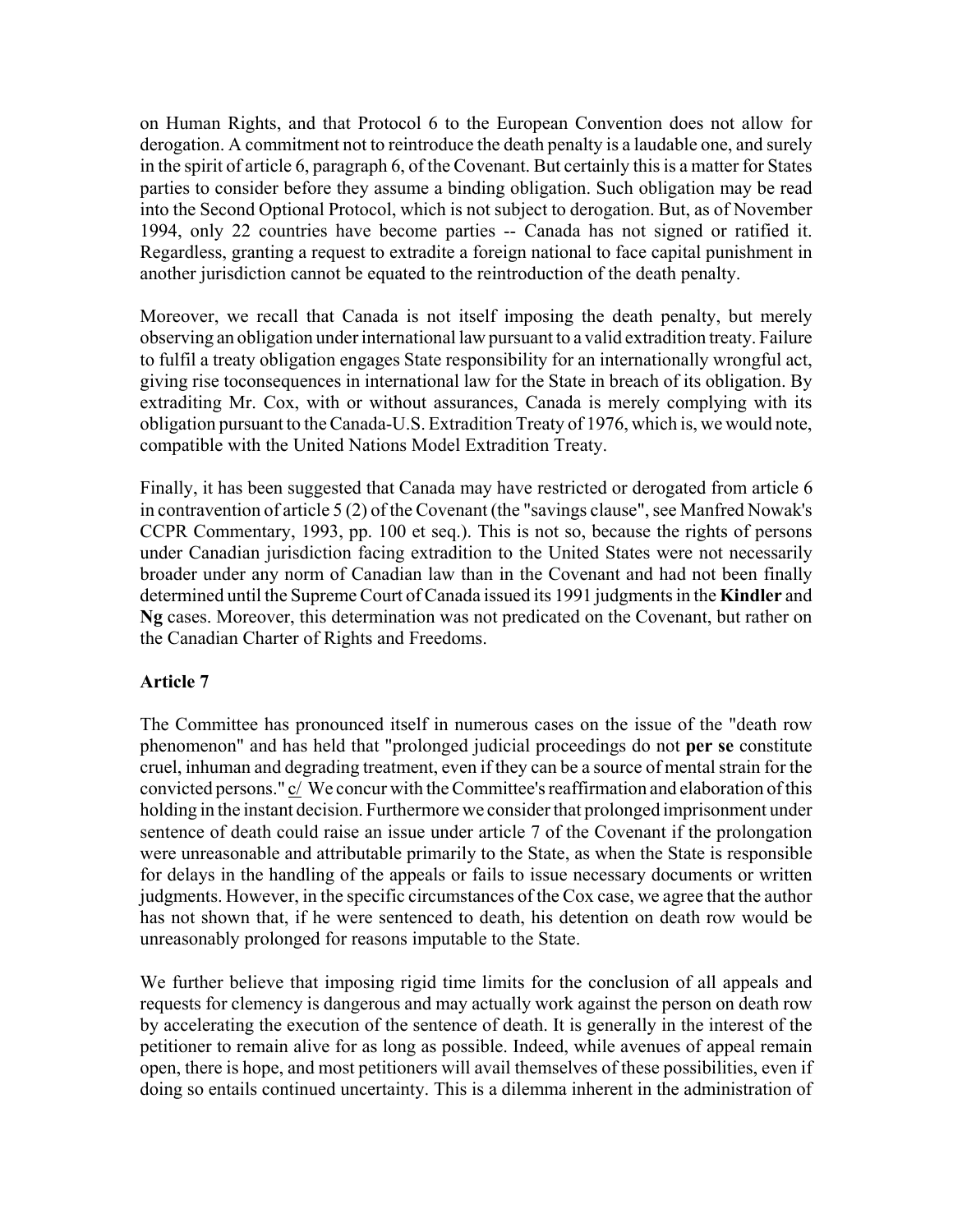justice within all those societies that have not yet abolished capital punishment.

Kurt Herndl

Waleed Sadi

Notes:

a/ Oppenheim, International Law , 1992 edition, Vol. 1, p. 1271.

b/ This corresponds to the principle of interpretation known as in dubio mitius . Ibid., p. 1278.

c/ Views on communications Nos. 210/1986 and 225/1987 ( Earl Pratt and Ivan Morgan v. Jamaica ) adopted on 6 April 1989, paragraph 13.6. This holding has been reaffirmed in some ten subsequent cases, including Nos. 270/1988 and 271/1988 (Randolph Barrett & Clyde Sutcliffe v. Jamaica ), adopted on 30 March 1992, paragraph 8.4, and No. 470/1991 ( Kindler v. Canada ), adopted on 30 July 1993, paragraph 15.2.

[Original: English]

# 2. Individual opinion by Mr. Tamar Ban (partly concurring, partly dissenting)

I share the Committee's conclusion that the extradition of Mr. Cox by Canada to the United States to face the possible imposition of the death penalty, under the specific circumstances of this case, would not constitute a violation of article 6 of the Covenant, and that judicial execution by lethal injection would not **per se** constitute a violation of article 7.

I cannot accept the Committee's position, however, that the prospects for Mr. Cox being held for a long period of time on death row, if sentenced to death, would not amount to a violation of his rights under article 7 of the Covenant.

The Committee based its finding of non violation of article 7, regarding the "death row phenomenon" on the following arguments: (1) prison conditions in the state of Pennsylvania have been considerably improved in recent times; (2) Mr. Cox has not yet been convicted nor sentenced, the trial of his two accomplices did not end with sentence of death; (3) no evidence has been adduced to show that all possibilities for appeal would not be available within a reasonable time, or that there would be unreasonable delays which would be imputable to the state (**supra**, paragraphs 17.1 and 17.2).

Concerning the prison conditions in Pennsylvania, the State party, Canada, has in fact shown that substantial improvements in the condition of incarceration of inmates under death sentence have taken place in that state (paragraph 13.6). The measures taken are said to consist mainly of the improvement of the physical conditions of the inmates.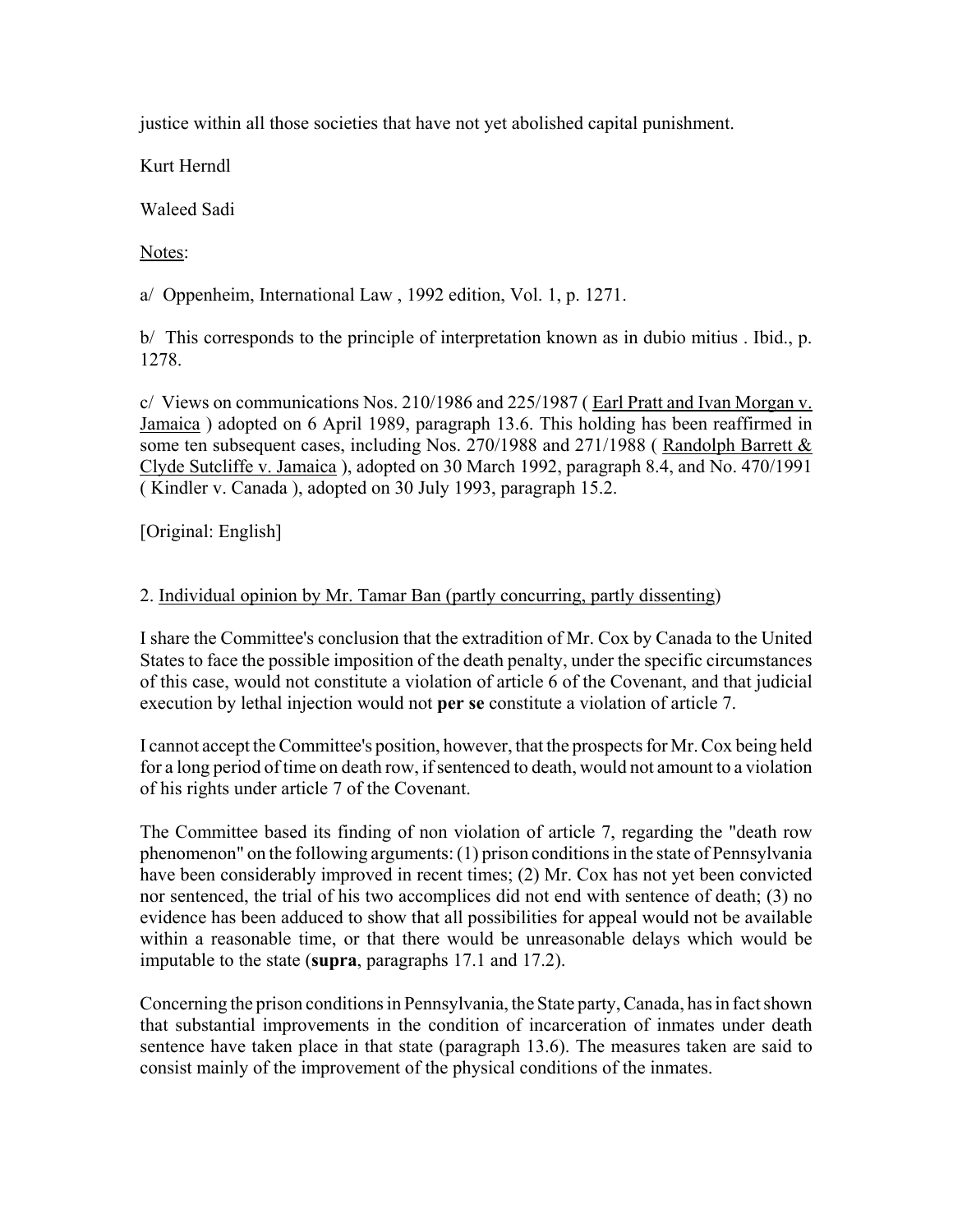Although I accept the notion that physical conditions play an important role when assessing the overall situation of prison inmates on death row, my conviction is that the decisive factor is rather **psychological** than physical; a long period spent in awaiting execution or the granting of pardon or clemency necessarily entails a permanent stress, an ever increasing fear which gradually fills the mind of the sentenced individual, and which, by the very nature of this situation, amounts - depending on the length of time spent on death row - to cruel, inhuman and degrading treatment, in spite of every measure taken to improve the physical conditions of the confinement.

Turning now to the second argument, that Mr. Cox has not yet been convicted nor sentenced, and that he therefore has no claim under article 7 (since only **de facto** sentenced-to-death convicts are in a situation to assert a violation of their rights not to be exposed to torture, cruel, inhuman or degrading treatment), I believe this argument is irrelevant when looking into the merits of the case. It could have been raised, and indeed, the State party did raise it during the admissibility procedure, but it was not honoured by the Committee. I would like to note that the Committee has taken a clear stand in its earlier jurisprudence on the responsibility of States parties for their otherwise lawful decisions to send an individual within their jurisdiction into another jurisdiction, where that person's rights would be violated as a necessary and foreseeable consequence of the decision (e.g. Committee's Views in the Kindler case, paragraph 6.2). I will try to show below, discussing the third argument, that in the present case the violation of Mr. Cox's rights following his extradition is necessary and foreseeable.

Concerning the third argument, the Committee held that the author adduced no evidence to show that all possibilities for appeal against the death sentence would not be available in the state of Pennsylvania within a reasonable time, or that there would be unreasonable delays imputable to that state, as a result of which Mr. Cox could be exposed at length to the "death row phenomenon".

I contest this finding of the Committee. In his submission of 18 September 1994, counsel for Mr. Cox contended that "nobody has been executed in Pennsylvania for more than twenty years, and there are individuals awaiting execution on death row for as much as fifteen years."

In its submission of 21 October 1994, the State party - commenting on several statements made by counsel in his above mentioned submission of 18 September - remained silent on this point. In other words, it did not challenge or contest it in any way. In my opinion this lack of response testifies that the author has adduced sufficient evidence to show that appeal procedures in the state of Pennsylvania can last such a long time, which cannot be considered as reasonable.

While fully accepting the Committee's jurisprudence to the effect that every person sentenced to death must be afforded the opportunity to pursue all possibilities of appeal in conformity with article 6, paragraph 4 - a right the exercise of which, in capital cases, necessarily entails a shorter or longer stay on death row - I believe that in such cases States parties must strike a sound balance between two requirements: on the one hand all existing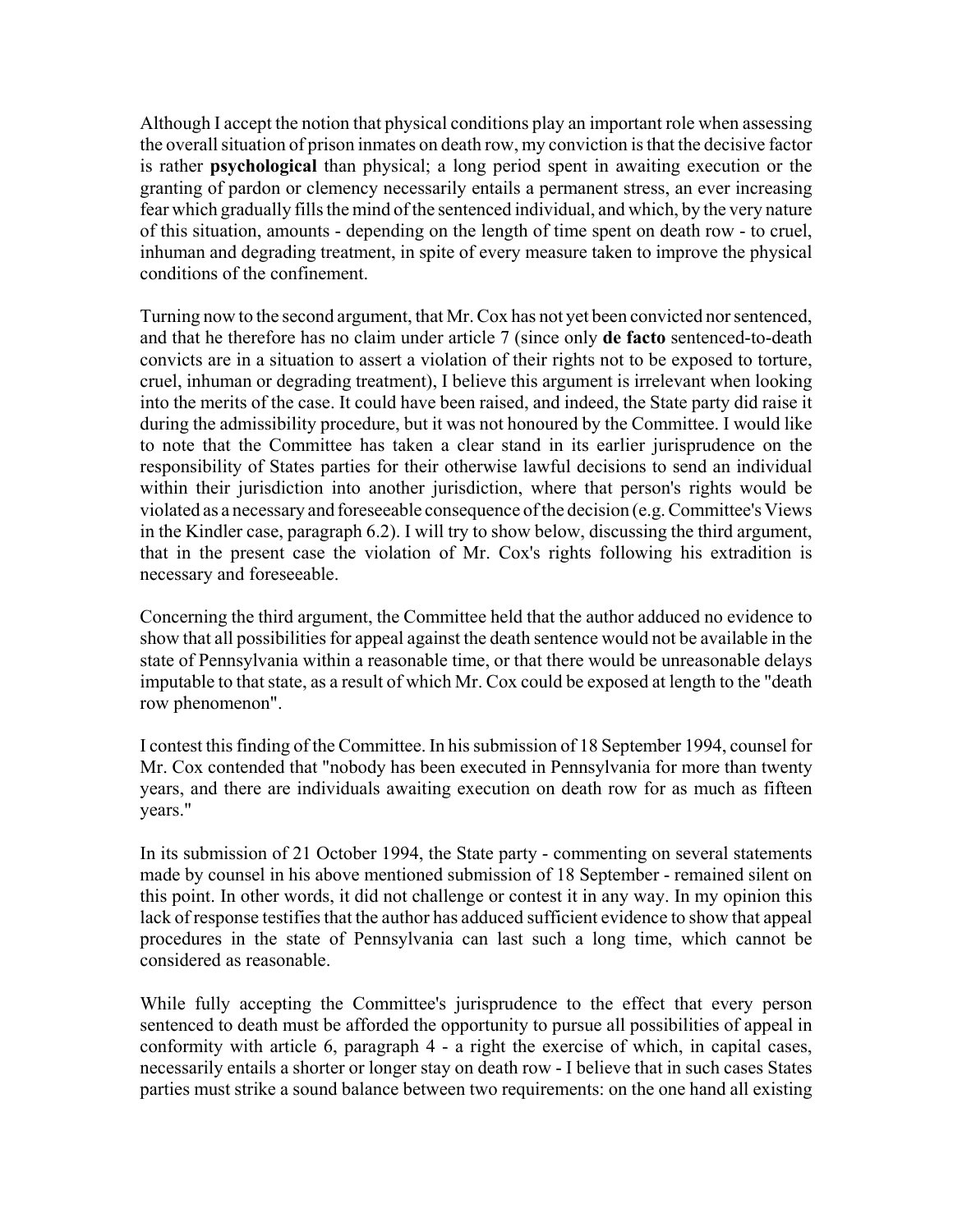remedies must be made available, but on the other hand - with due regard to article 14, paragraph  $3(c)$  - effective measures must be taken to the effect that the final decision be made within a reasonable time to avoid the violation of the sentenced person's rights under article 7.

Bearing in mind that in the state of Pennsylvania inmates face the prospect of spending a very long time - sometimes 15 years - on death row, the violation of Mr. Cox's rights can be regarded as a foreseeable and necessary consequence of his extradition. For this reason I am of the opinion that the extradition of Mr. Cox by Canada to the United States without reasonable guarantees would amount to a violation of his rights under article 7 of the Covenant.

I would like to make it clear that my position is strongly motivated by the fact that by Mr. Cox's surrender to the United States, the Committee would lose control over an individual at present within the jurisdiction of a State party to the Optional Protocol.

Tamar Ban

[Original: English]

# 3. Individual opinion by Messrs. Francisco JosÈ Aguilar Urbina and Fausto Pocar (dissenting)

We cannot agree with the finding of the Committee that in the present case, there has been no violation of article 6 of the Covenant. The question whether the fact that Canada had abolished capital punishment except for certain military offences required its authorities to request assurances from the United States to the effect that the death penalty would not be imposed on Mr. Keith Cox and to refuse extradition unless clear assurances to this effect are given, must in our view receive an affirmative answer.

Regarding the death penalty, it must be recalled that, although article 6 of the Covenant does not prescribe categorically the abolition of capital punishment, it imposes a set of obligations on States parties that have not yet abolished it. As the Committee pointed out in its General Comment 6(16), "the article also refers generally to abolition in terms which strongly suggest that abolition is desirable". Furthermore, the wording of paragraphs 2 and 6 clearly indicates that article 6 tolerates - within certain limits and in view of future abolition - the existence of capital punishment in States parties that have not yet abolished it, but may by no means be interpreted as implying for any State party an authorization to delay its abolition or, **a fortiori**, to enlarge its scope or to introduce or reintroduce it. Accordingly, a State party that has abolished the death penalty is in our view under the legal obligation, under article 6, paragraph 1, of the Covenant, not to reintroduce it. This obligation must refer both to a direct reintroduction within the State party's jurisdiction, as well as to an indirect one, as is the case when the State acts - through extradition, expulsion or compulsory return in such a way that an individual within is territory and subject to its jurisdiction may be exposed to capital punishment in another State. We therefore conclude that in the present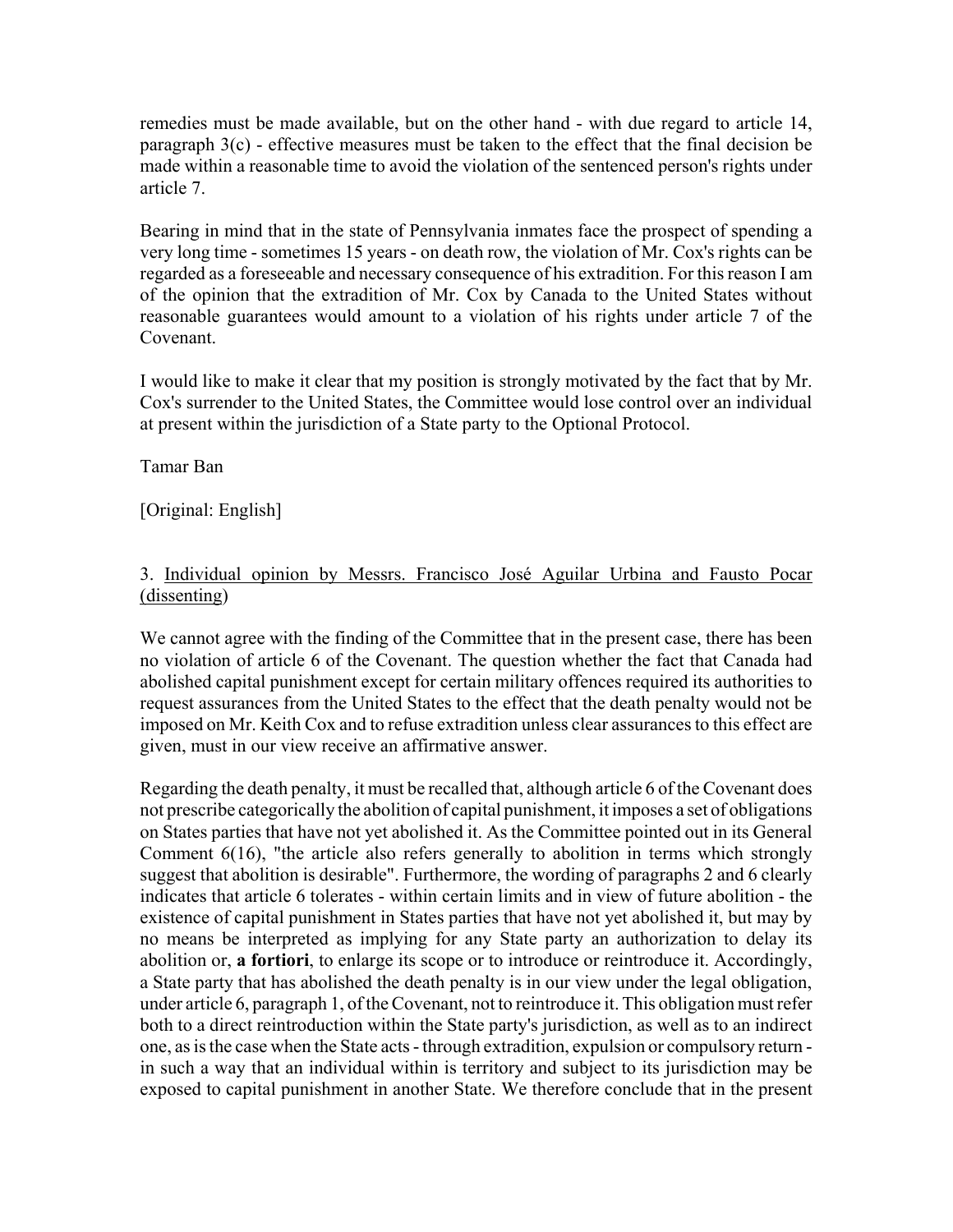case there has been a violation of article 6 of the Covenant.

Regarding the claim under article 7, we cannot agree with the Committee that there has not been a violation of the Covenant. As the Committee observed in its Views on communication No. 469/1991 (**Charles Chitat Ng v. Canada**), "by definition, every execution of a sentence of death may be considered to constitute cruel and inhuman treatment within the meaning of article 7 of the Covenant", unless the execution is permitted under article 6, paragraph 2. Consequently, a violation of the provisions of article 6 that may make such treatment, in certain circumstances, permissible, entails necessarily, and irrespective of the way in which the execution may be carried out, a violation of article 7 of the Covenant. It is for these reasons that we conclude in the present case there has been a violation of article 7 of the Covenant.

Francisco JosÈ Aguilar Urbina

Fausto Pocar

[Original: English]

## 4. Individual opinion by Ms. Christine Chanet (dissenting)

Comme dans le cas Kindler, pour répondre aux questions relatives à l'article 6 du Pacte, le Comité, afin de conclure à une non-violation par le Canada de ses obligations au titre de cet article, est contraint à une analyse conjointe des paragraphes 1 et 2 de l'article 6 du Pacte.

Rien ne permet d'affirmer qu'il s'agit là d'une interprétation correcte de l'article 6. En effet, chaque paragraphe des articles du Pacte doit pouvoir s'interpréter isolément, sauf indication contraire expressément mentionnée dans le texte lui-même ou se déduisant de la rédaction de celui-ci.

Tel n'est pas le cas en l'espèce.

La nécessité dans laquelle s'est trouvé le Comité de prendre les deux paragraphes à l'appui de son argumentation montre à l'évidence que chaque paragraphe pris isolément conduisait à une conclusion contraire, c'est-à-dire la constatation d'une violation.

Selon le paragraphe 1 de l'article 6, nul ne peut être arbitrairement privé du droit à la vie; ce principe est absolu et ne souffre aucune exception.

Le paragraphe 2 de l'article 6 commence par les termes "Dans les pays où la peine de mort n'a pas été abolie..." Cette formule appelle une série de remarques:

- Elle est négative, elle ne vise pas les pays dans lesquels la peine de mort existe, mais ceux dans lesquels elle n'a pas été abolie. L'abolition est la règle, le maintien de la peine capitale, l'exception.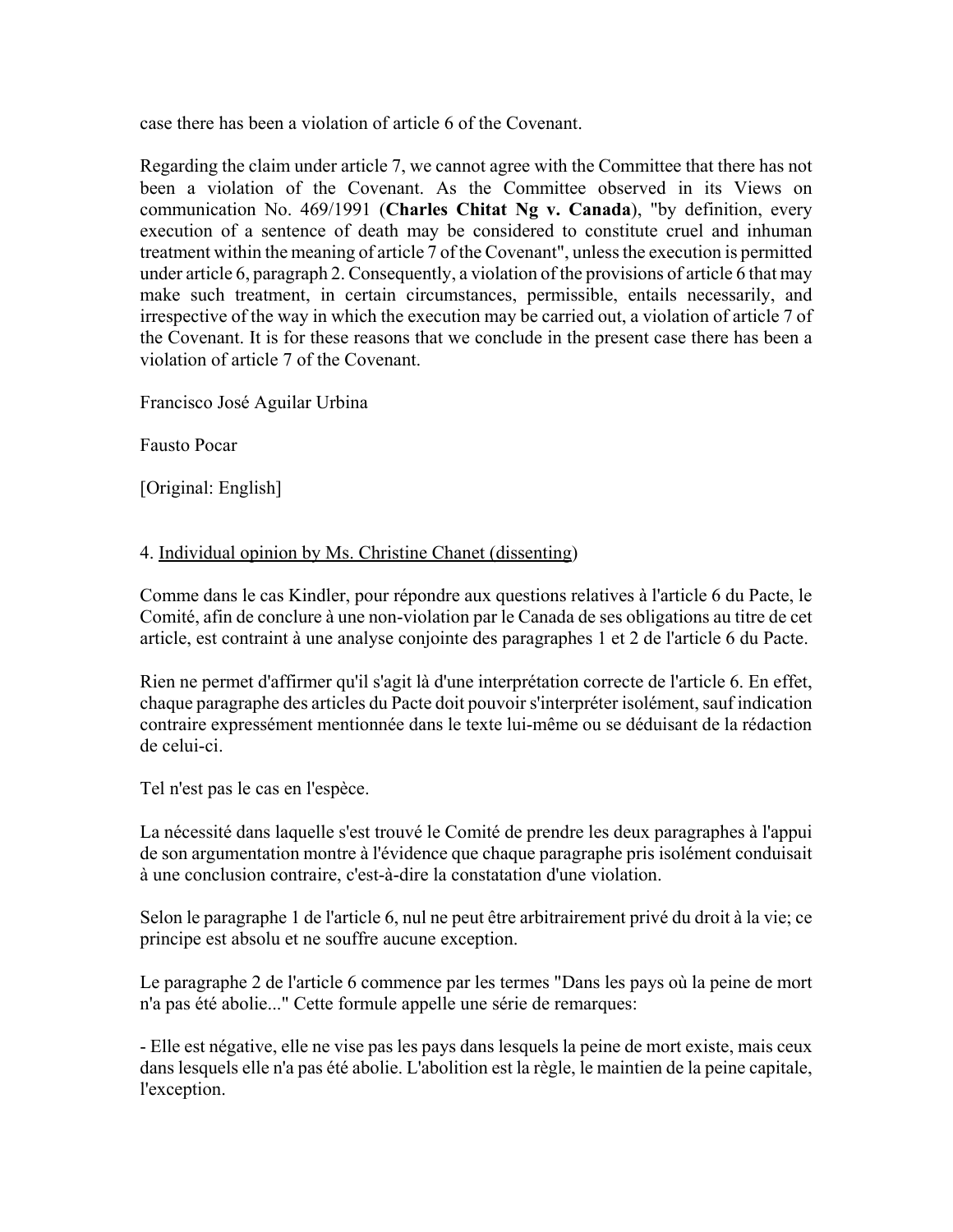- Le paragraphe 2 de l'article 6 ne concerne que les pays dans lesquels la peine de mort n'a pas ÈtÈ abolie et **exclut ainsi l'application du texte aux pays qui ont aboli la peine de mort**.

- Enfin, une série d'obligations sont imposées par le texte à ces Etats.

Dès lors, en se livrant à une interprétation "conjointe" des deux premiers paragraphes de l'article 6 du Pacte, le Comité commet, à mon sens, trois erreurs de droit:

- Une erreur, lorsqu'il applique à un pays qui a aboli la peine de mort, le Canada, un texte exclusivement réservé par le Pacte, et ce de manière expresse et dépourvue d'ambiguïtés, aux Etats non abolitionnistes.

- La deuxième erreur, en considérant comme une autorisation de rétablir la peine de mort dans un pays qui l'aurait abolie, la simple reconnaissance implicite de son existence. Il s'agit là d'une interprétation extensive qui se heurte au démenti apporté par le paragraphe 6 de l'article 6 en vertu duquel "aucune disposition du présent article ne peut être invoquée à l'encontre de l'abolition de la peine capitale". Cette interprétation, restrictive de droits, se heurte également aux dispositions de l'article 5, paragraphe 2, du Pacte selon lequel "Il ne peut être admis aucune restriction ou dérogation aux droits fondamentaux de l'homme reconnus ou en vigueur dans tout Etat partie au présent Pacte, en application de lois, de conventions, de règlements ou de coutumes, sous prétexte que le présent Pacte ne les reconnaît pas ou les reconnaît à un moindre degré". L'ensemble de ces textes interdit à un Etat de se livrer à une application distributivede la peine de mort. Rien dans le Pacte ne contraint un Etat à l'abolition, mais s'il a choisi d'abolir la peine capitale, le Pacte lui fait interdiction de la rétablir de manière arbitraire, fût-ce indirectement.

- La troisième erreur commise par le Comité dans la décision est la conséquence des deux premières. En effet, considérant le Canada comme implicitement autorisé par l'article 6(2) du Pacte à, d'une part, rétablir la peine capitale et, d'autre part, à l'appliquer dans certains cas, le Comité, comme s'il s'agissait d'un pays non abolitionniste, soumet le Canada à la vérification des obligations imposées aux Etats non abolitionnistes: peine applicable aux crimes les plus graves, jugement prononcé au terme d'un procès équitable, etc...

Cette analyse montre que selon le Comité, en extradant M. Cox vers les Etats-Unis, le Canada qui a aboli la peine de mort sur son territoire, l'a rétablie "par procuration" à l'égard de personnes placées sous sa juridiction.

Je partage cette analyse mais, à la différence du Comité, j'estime que ce comportement n'est pas autorisé par le Pacte.

De plus, après avoir ainsi rétabli la peine de mort par procuration, le Canada limite son application à une certaine catégorie de personnes: celles qui sont extradables vers les Etats-Unis.

Le Canada reconnaît son intention de pratiquer ainsi afin de ne pas constituer un refuge pour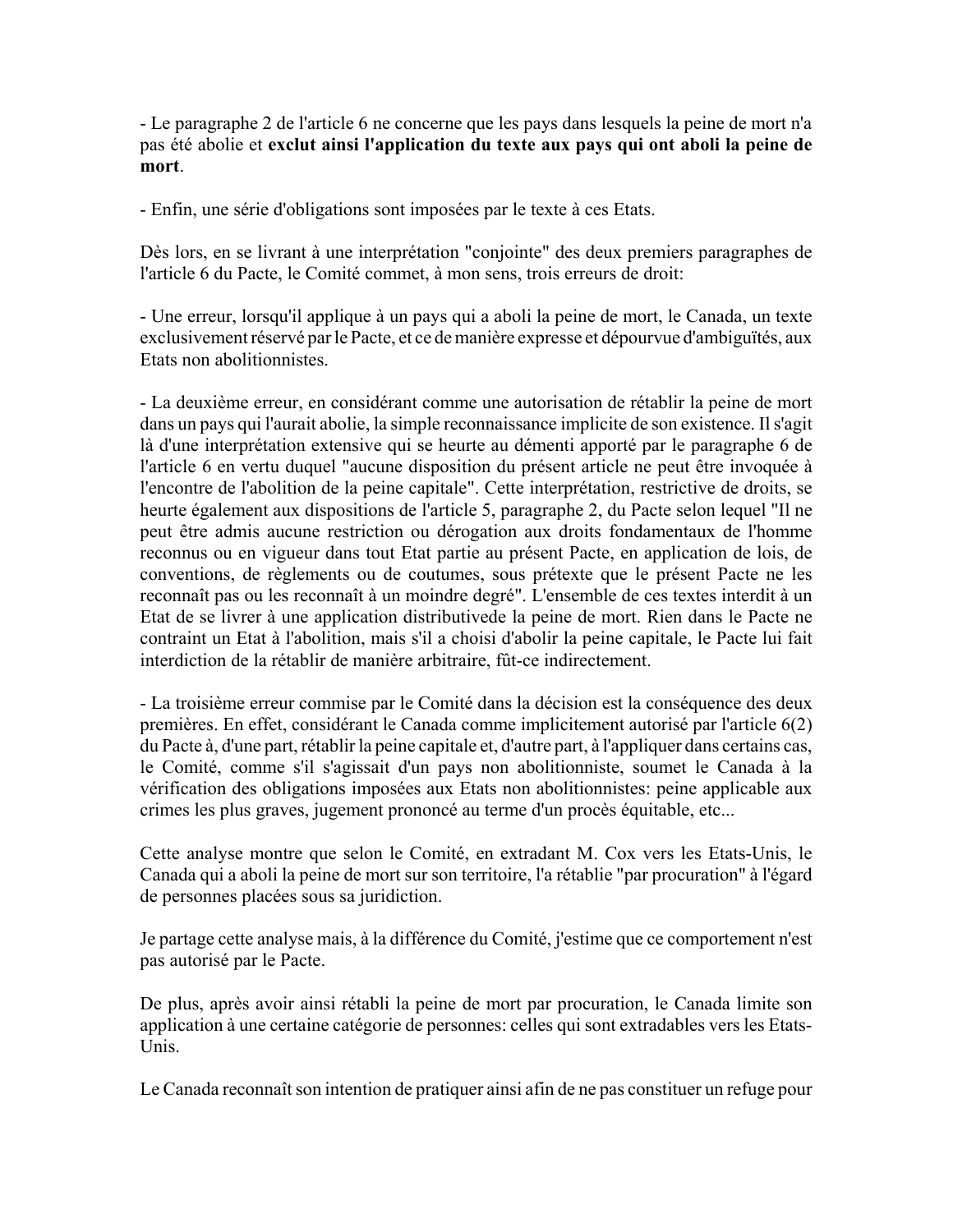les délinquants venant des Etats-Unis. Son intention se manifeste par son abstention à solliciter des assurances selon lesquelles la peine de mort ne serait pas exécutée en cas d'extradition vers les Etats-Unis, comme le lui permet son traité bilatéral d'extradition avec ce pays.

C'est donc délibérément que lorsqu'il extrade des personnes dans la situation de M. Cox, le Canada les expose à l'application de la peine capitale dans l'Etat requérant.

En agissant ainsi, le choix opéré par le Canada à l'égard d'une personne relevant de sa juridiction selon qu'elle soit extradable vers les Etas-Unis ou non, constitue une discrimination en violation des articles 2(1) et 26 du Pacte.

Un tel choix portant sur le droit à la vie et laissant celui-ci "in fine" entre les mains du gouvernement qui pour des raisons de politique pénale décide ou non de solliciter des assurances que la peine de mort ne sera pas exécutée constitue une privation arbitraire du droit à la vie interdite par l'article 6(1) du Pacte et en conséquence, une méconnaissance par le Canada de ses engagements au titre de cet article du Pacte.

Christine Chanet

[Original: French]

### 5. Individual opinion by Mr. Rajsoomer Lallah (dissenting)

By declining to seek assurances that the death penalty would not be imposed on Mr. Cox or, if imposed, would not be carried out, Canada violates, in my opinion, its obligations under article 6, paragraph 1, of the Covenant, read in conjunction with articles 2, 5 and 26. The reasons which lead me to this conclusion were elaborated in my individual opinion on the Views in the case of **Joseph Kindler v. Canada** (Communication No. 470/1991).

I would add one further observation. The fact that Mr. Cox has not yet been tried and sentenced to death, as Mr. Kindler had been when the Committee adopted its Views on his case, makes no material difference. It suffices that the offence for which Mr. Cox faces trial in the United States carries in principle capital punishment as a sentence he faces under the law of the United States. He therefore faces a charge under which his life is in jeopardy.

#### Rajsoomer Lallah

[Original: English]

# 6. Individual opinion by Mr. Bertil Wennergren (dissenting)

I do not share the Committee's Views about a non-violation of article 6 of the Covenant, as set out in paragraph 16.2 and 16.3 of the Views. On grounds which I developed in detail in